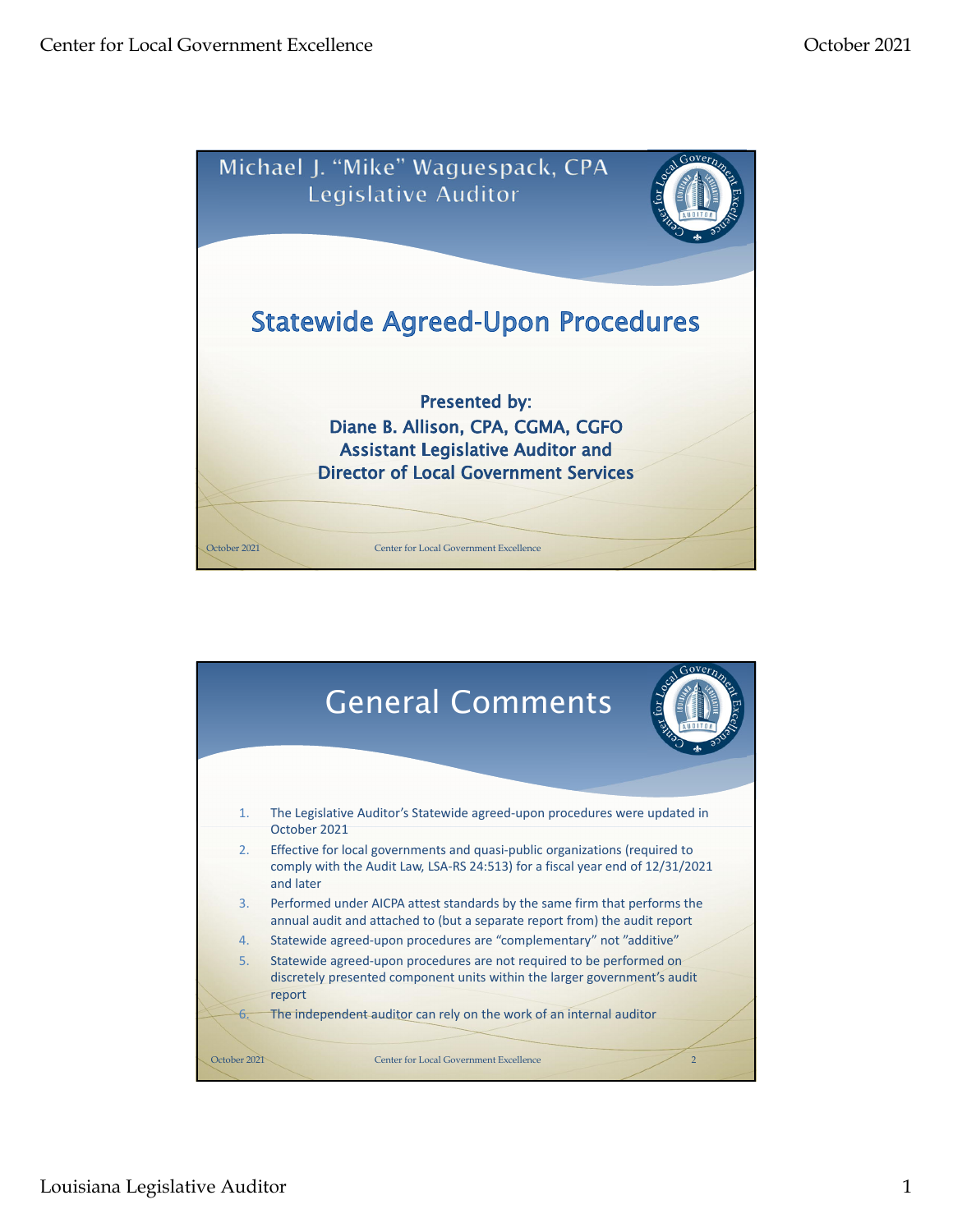

![](_page_1_Figure_3.jpeg)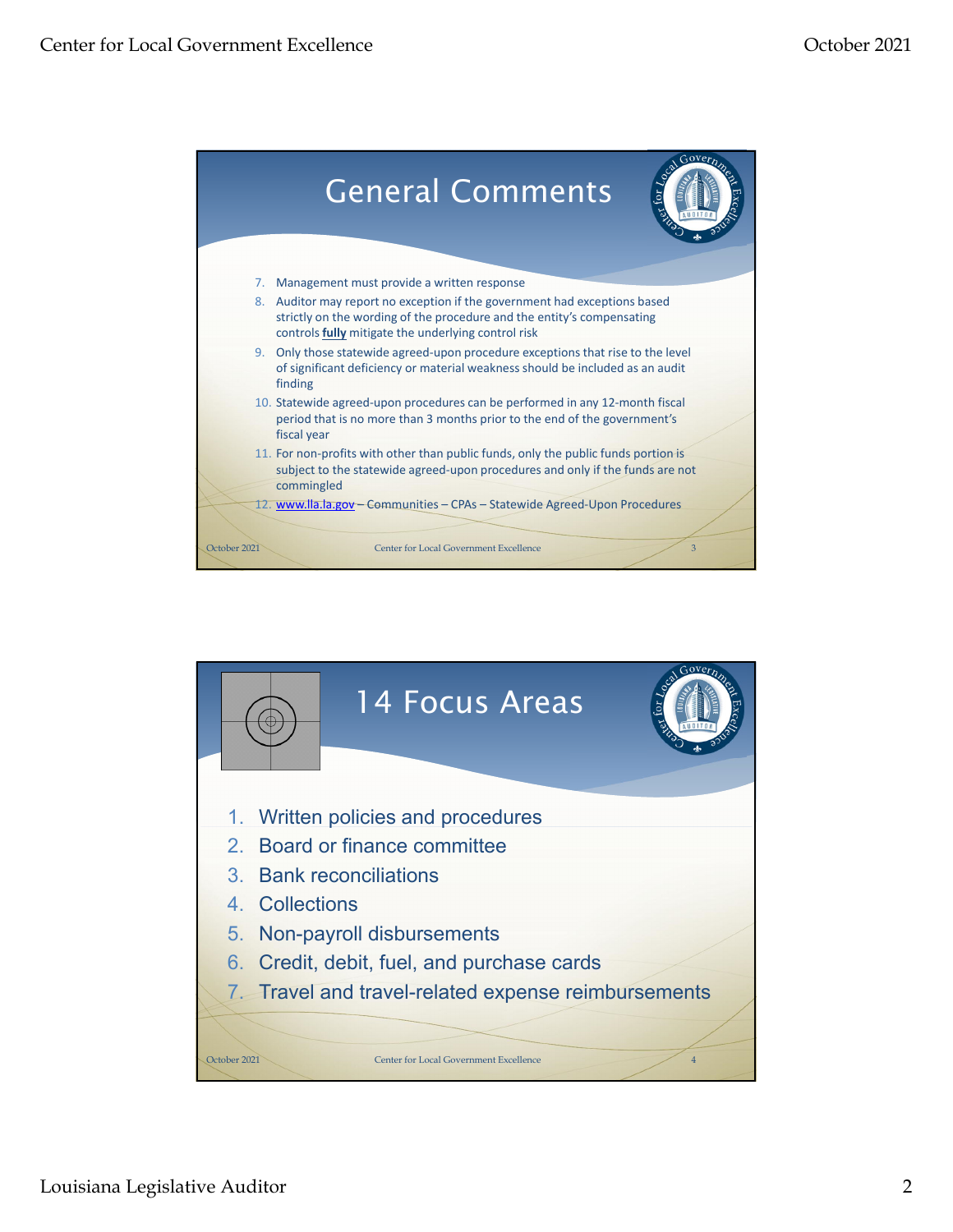![](_page_2_Picture_2.jpeg)

![](_page_2_Figure_3.jpeg)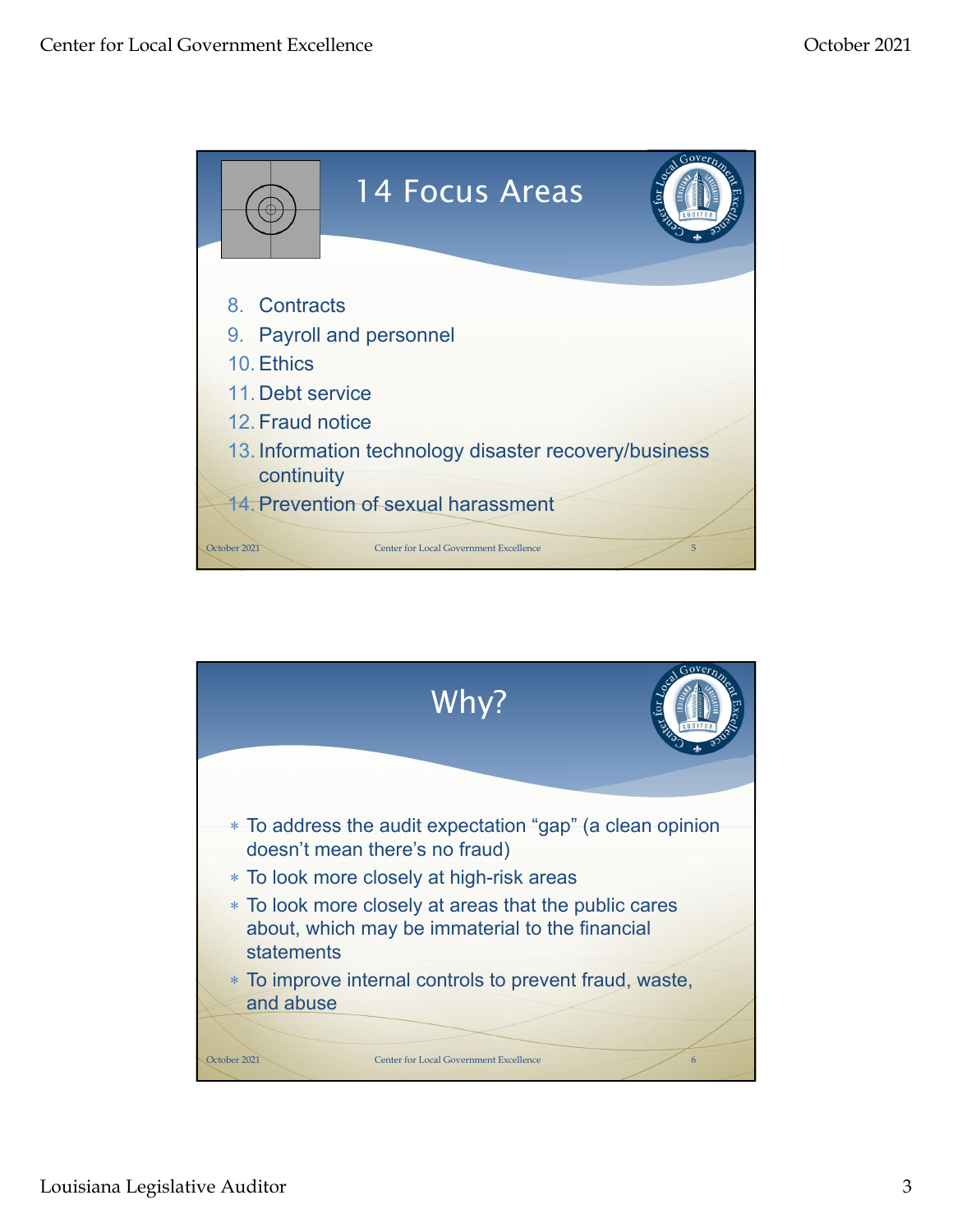![](_page_3_Figure_2.jpeg)

![](_page_3_Picture_3.jpeg)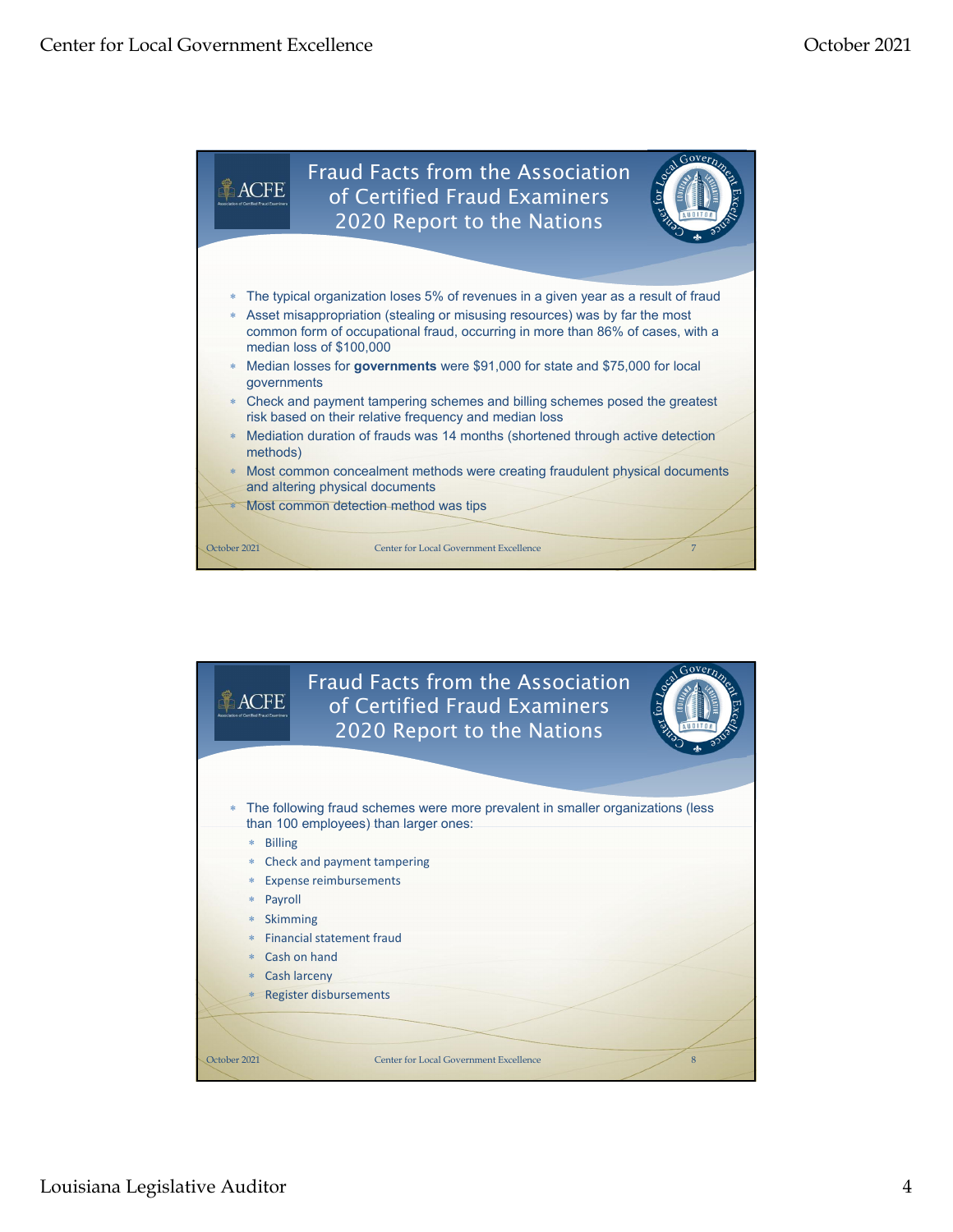![](_page_4_Figure_2.jpeg)

![](_page_4_Figure_3.jpeg)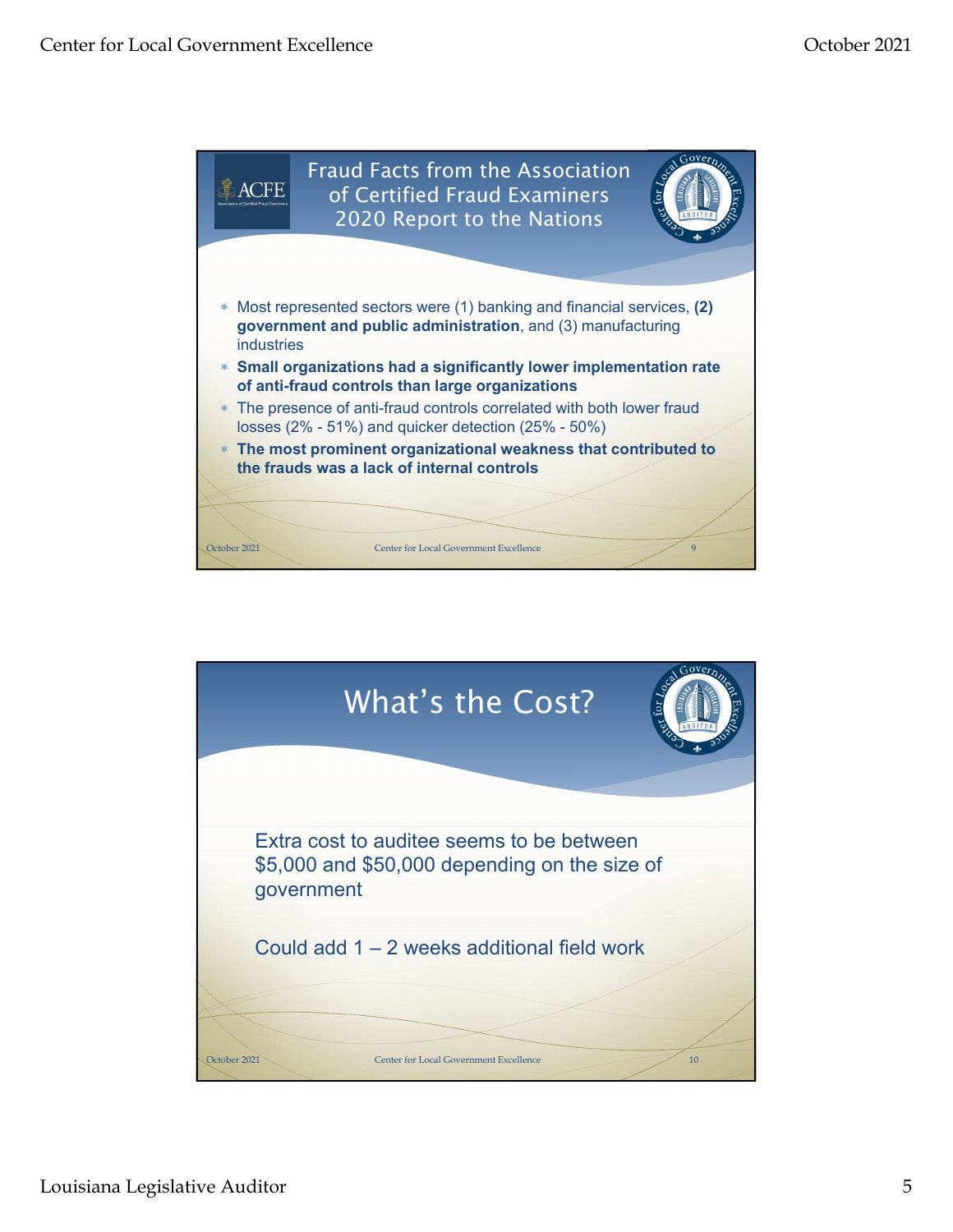![](_page_5_Figure_2.jpeg)

![](_page_5_Figure_3.jpeg)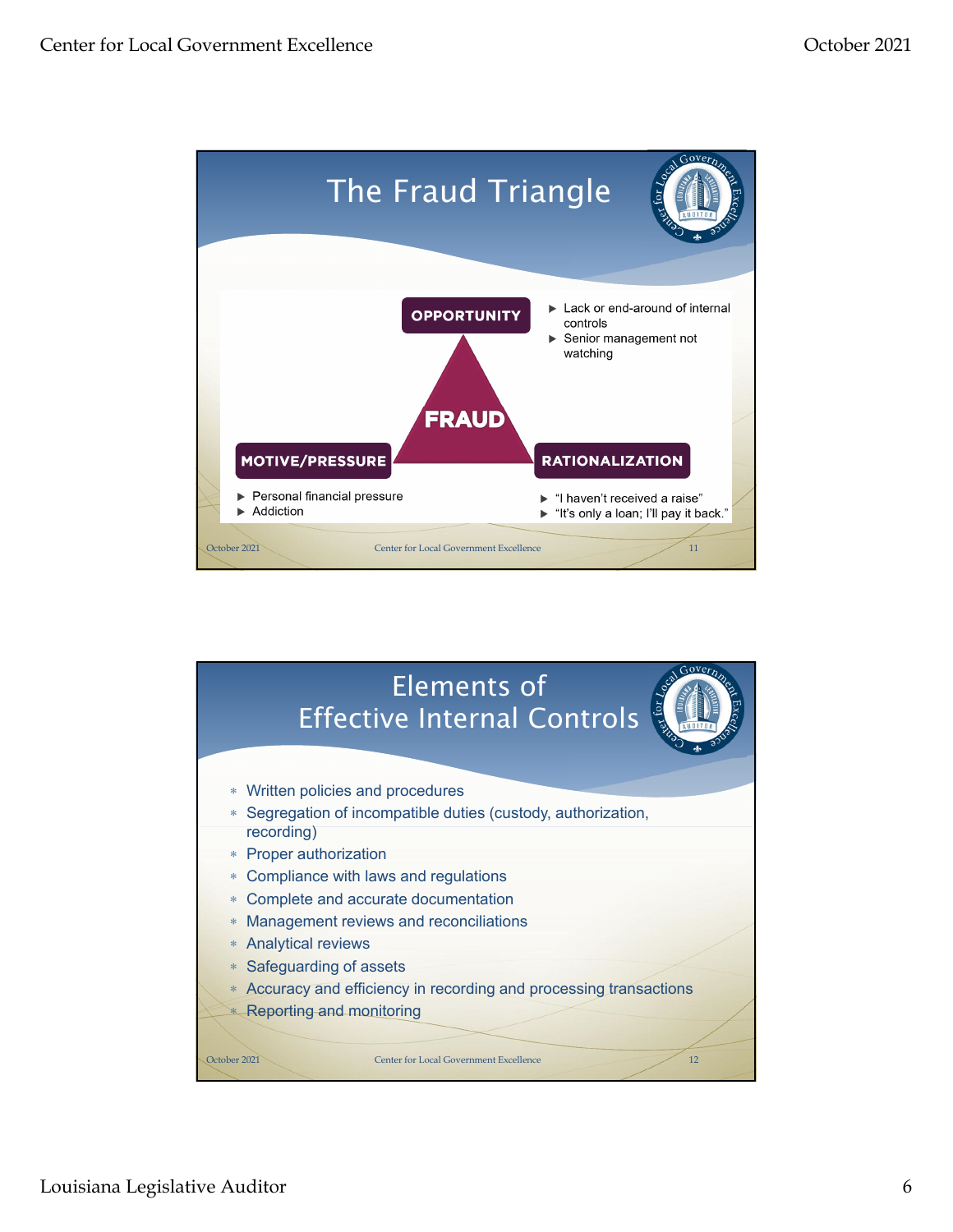![](_page_6_Picture_2.jpeg)

![](_page_6_Picture_3.jpeg)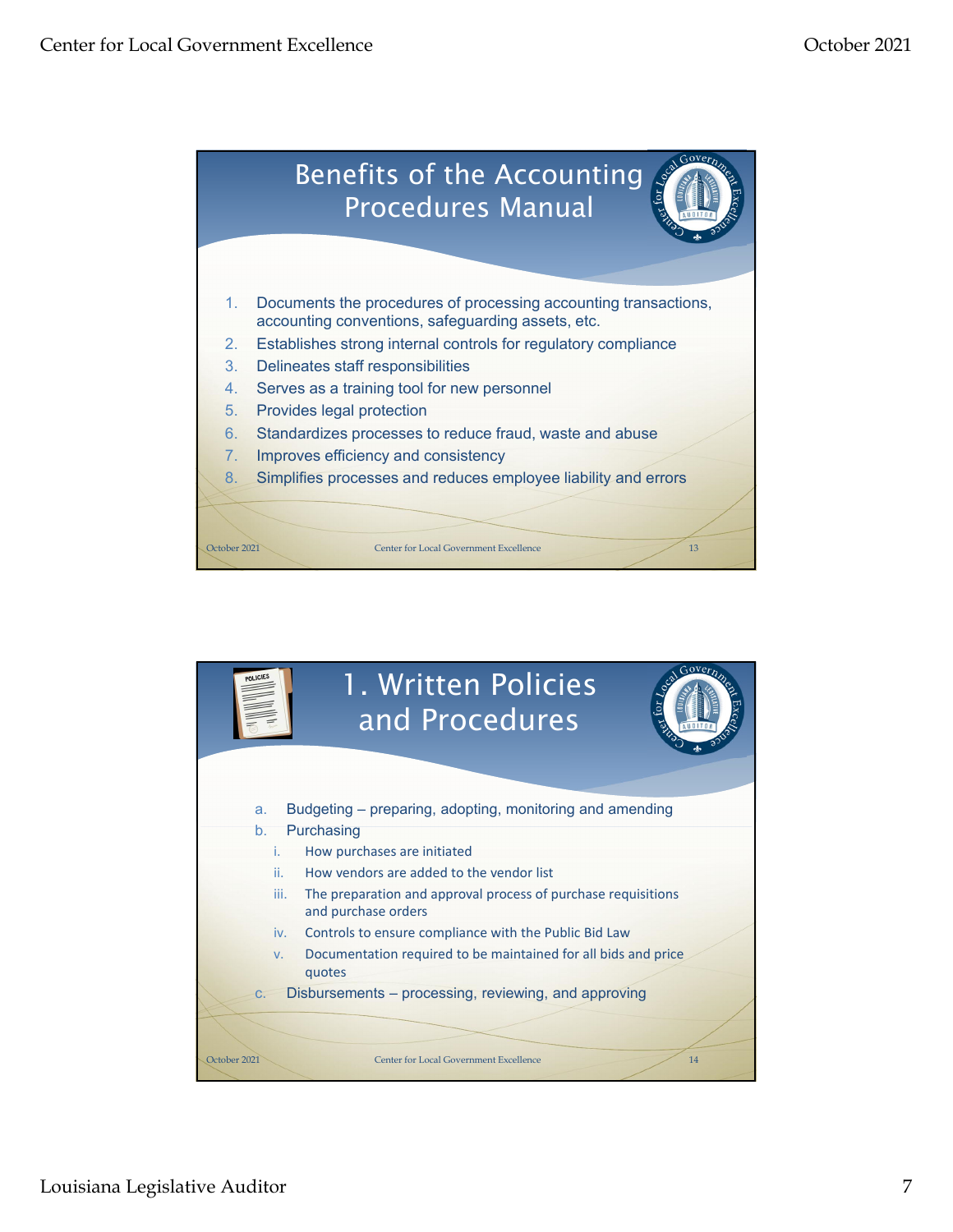![](_page_7_Picture_2.jpeg)

![](_page_7_Picture_3.jpeg)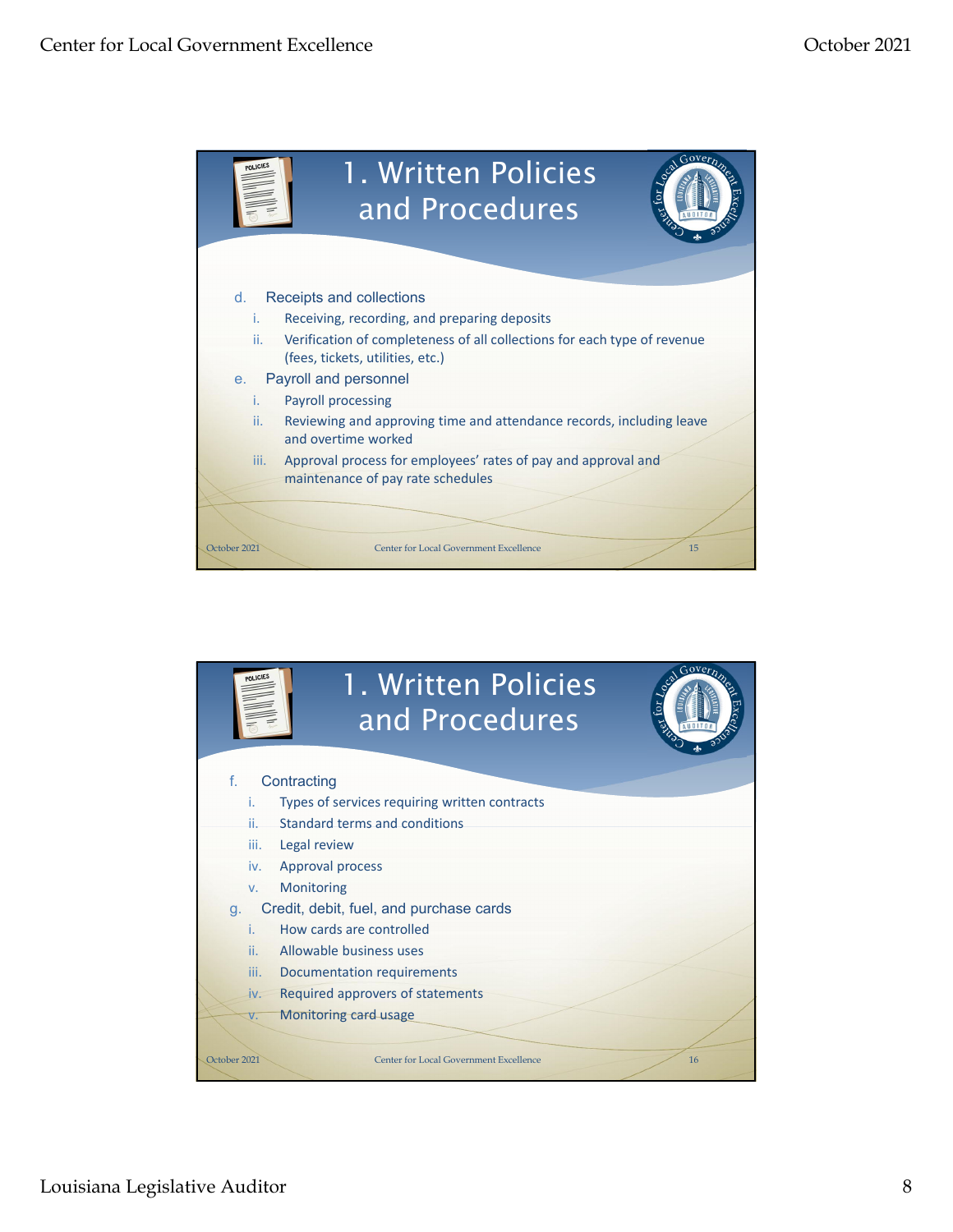![](_page_8_Picture_2.jpeg)

![](_page_8_Picture_3.jpeg)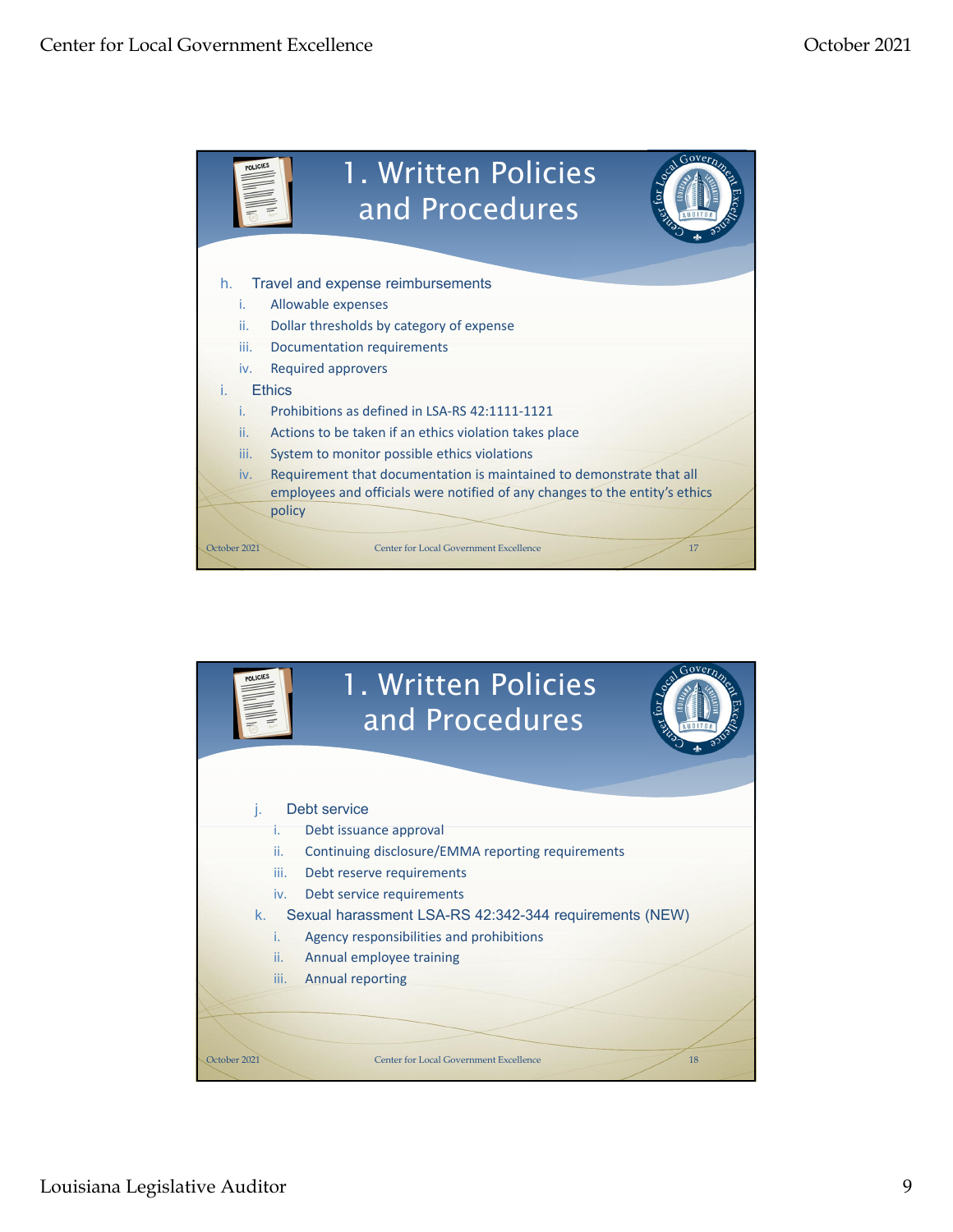![](_page_9_Picture_2.jpeg)

![](_page_9_Picture_3.jpeg)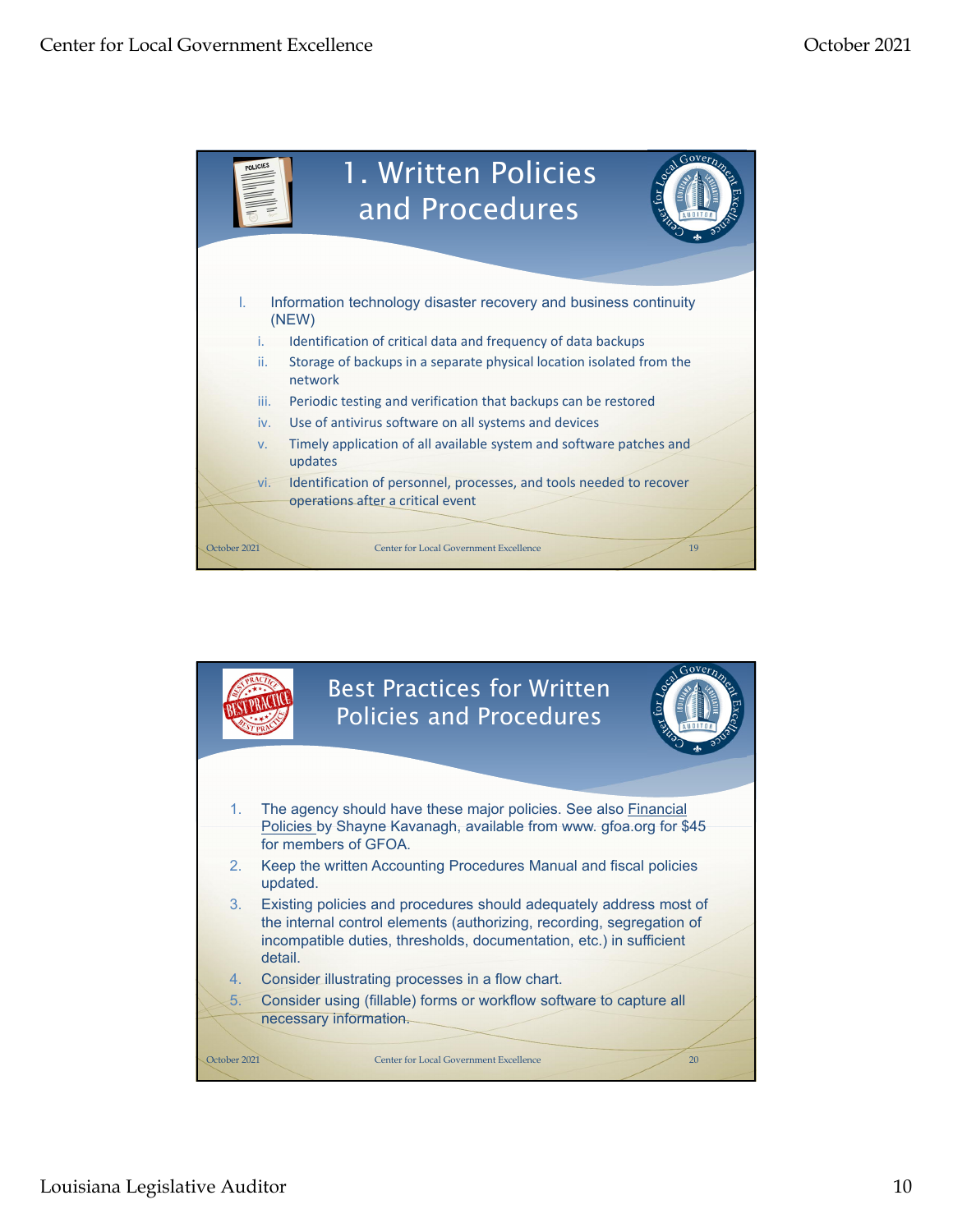![](_page_10_Figure_2.jpeg)

![](_page_10_Picture_3.jpeg)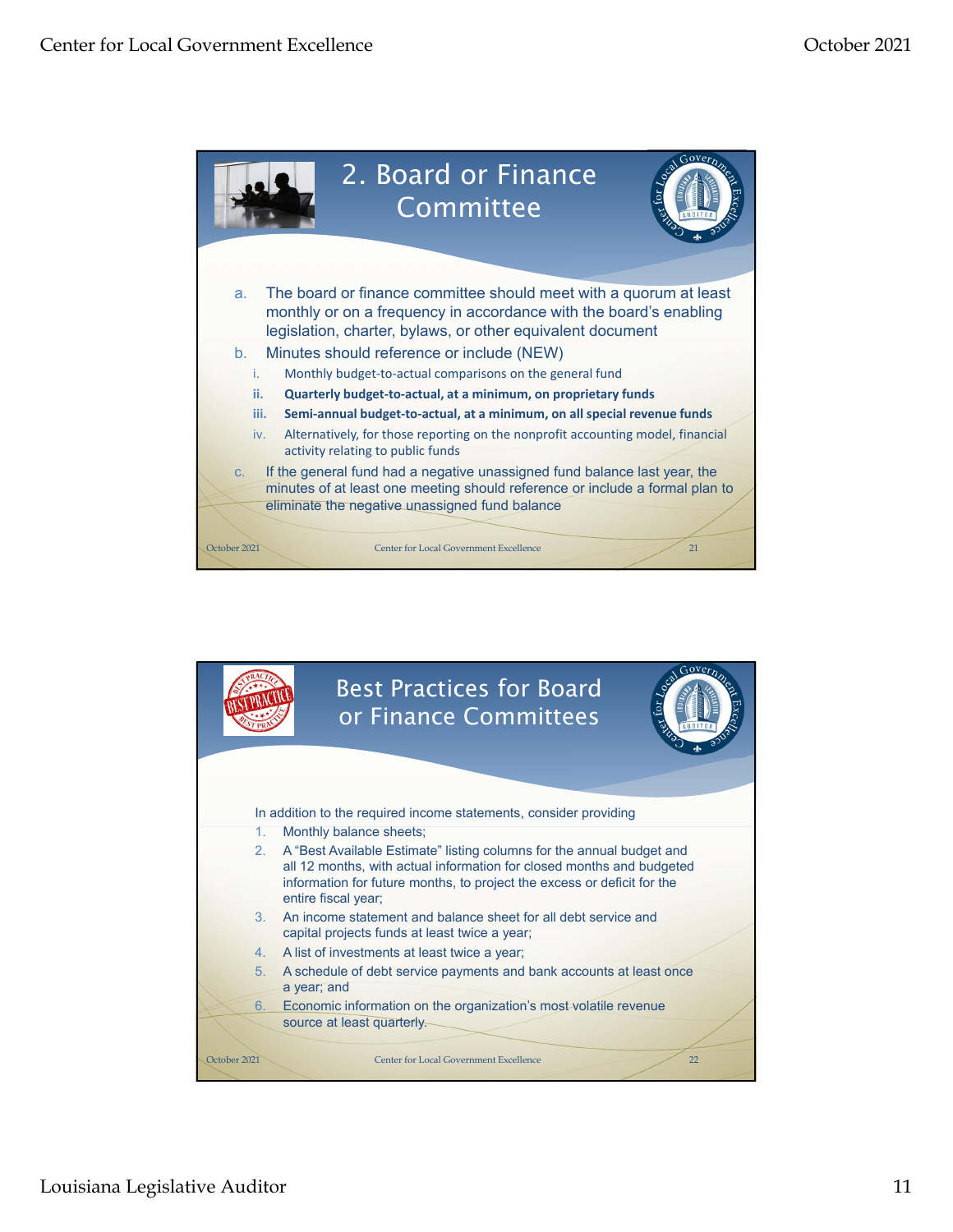![](_page_11_Picture_2.jpeg)

![](_page_11_Picture_3.jpeg)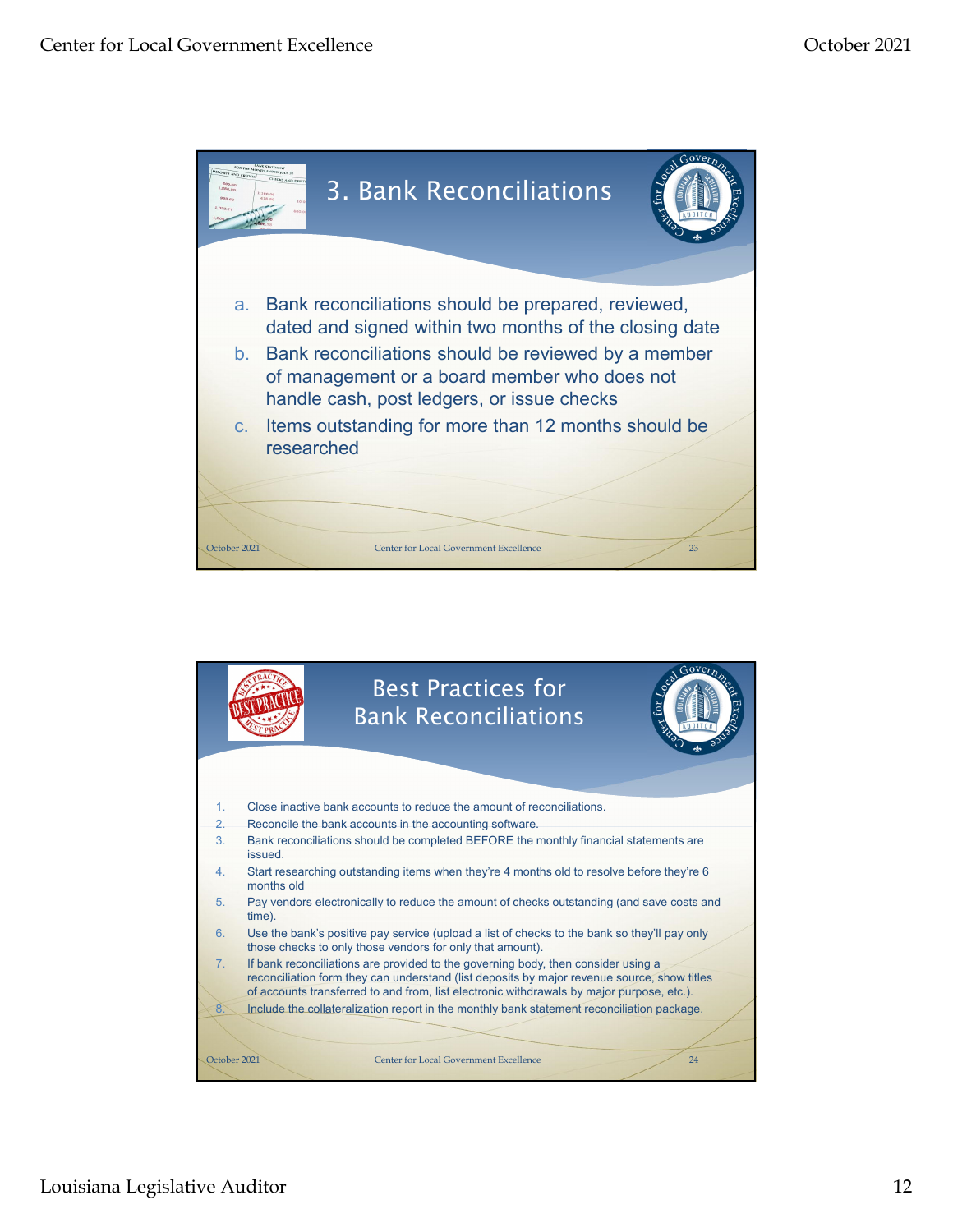![](_page_12_Figure_2.jpeg)

![](_page_12_Figure_3.jpeg)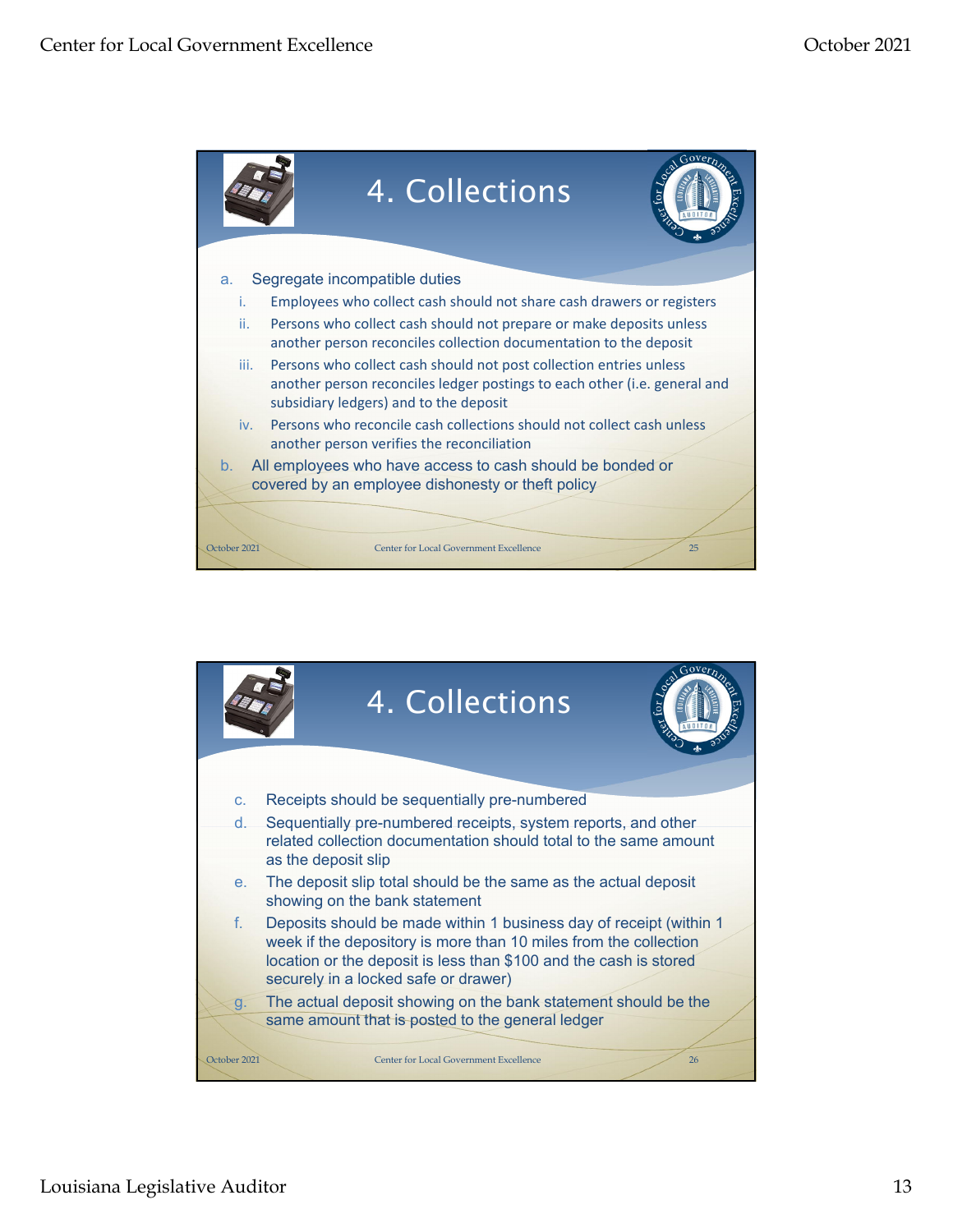![](_page_13_Figure_2.jpeg)

![](_page_13_Figure_3.jpeg)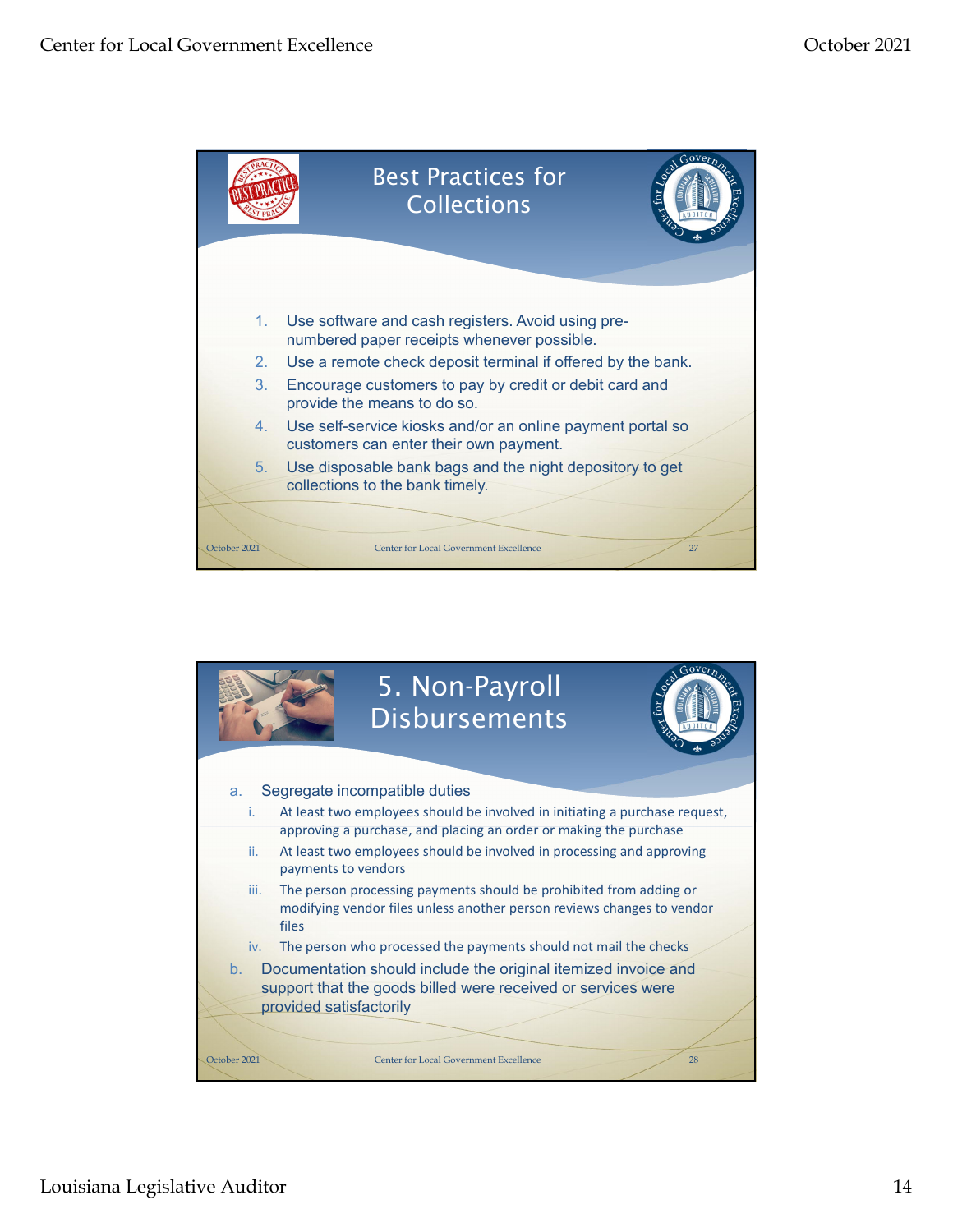![](_page_14_Figure_2.jpeg)

![](_page_14_Picture_3.jpeg)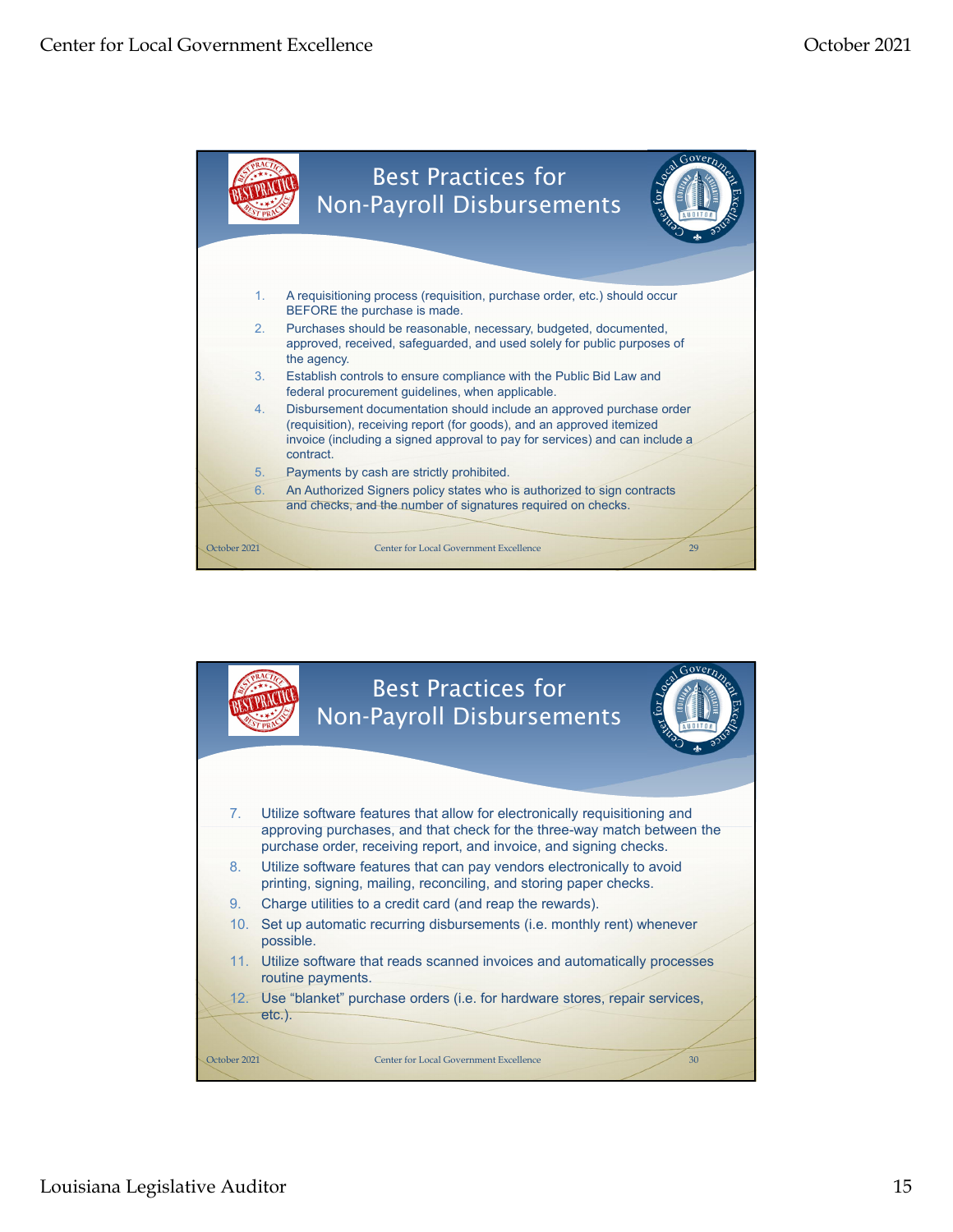![](_page_15_Picture_2.jpeg)

![](_page_15_Figure_3.jpeg)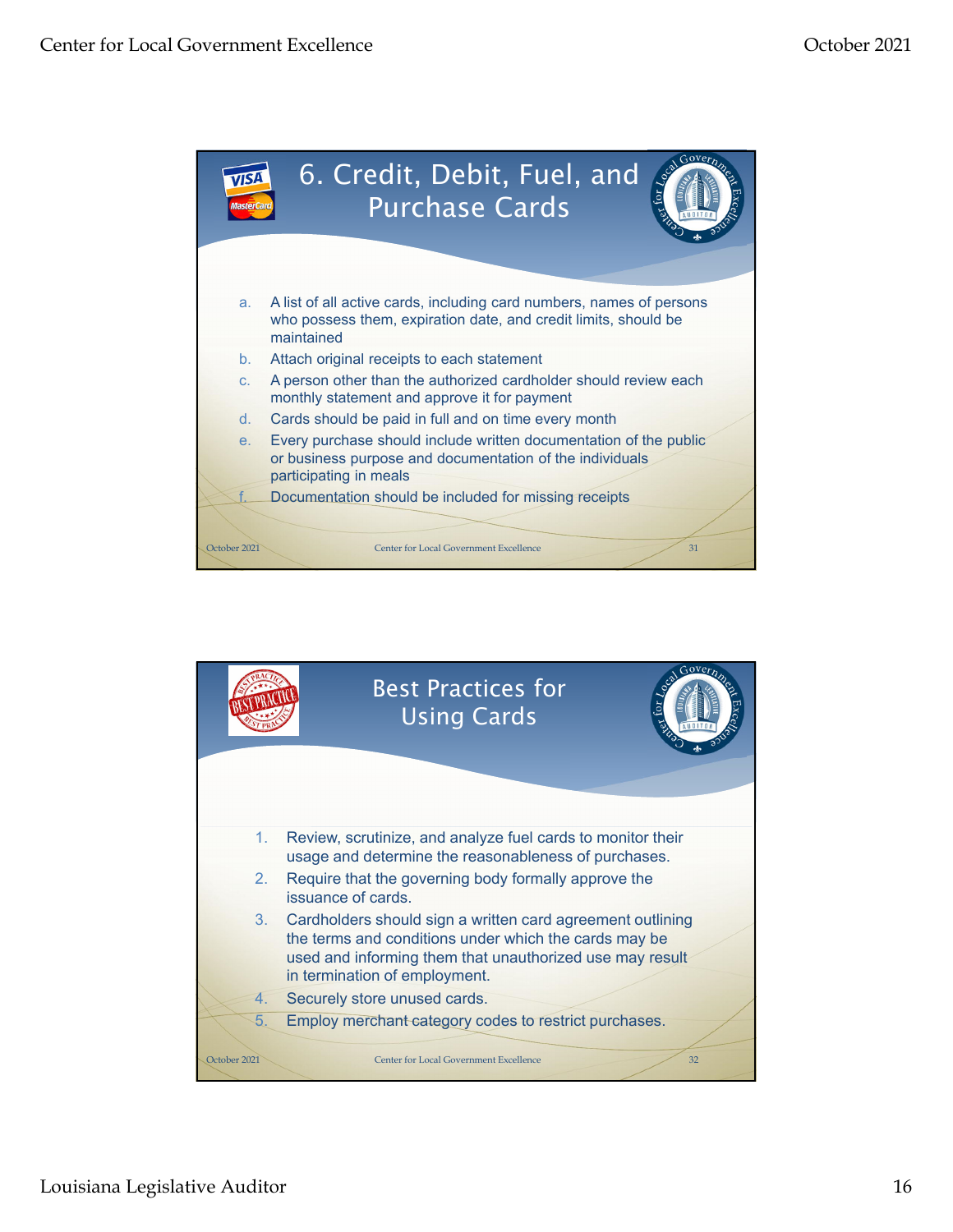![](_page_16_Figure_2.jpeg)

![](_page_16_Picture_3.jpeg)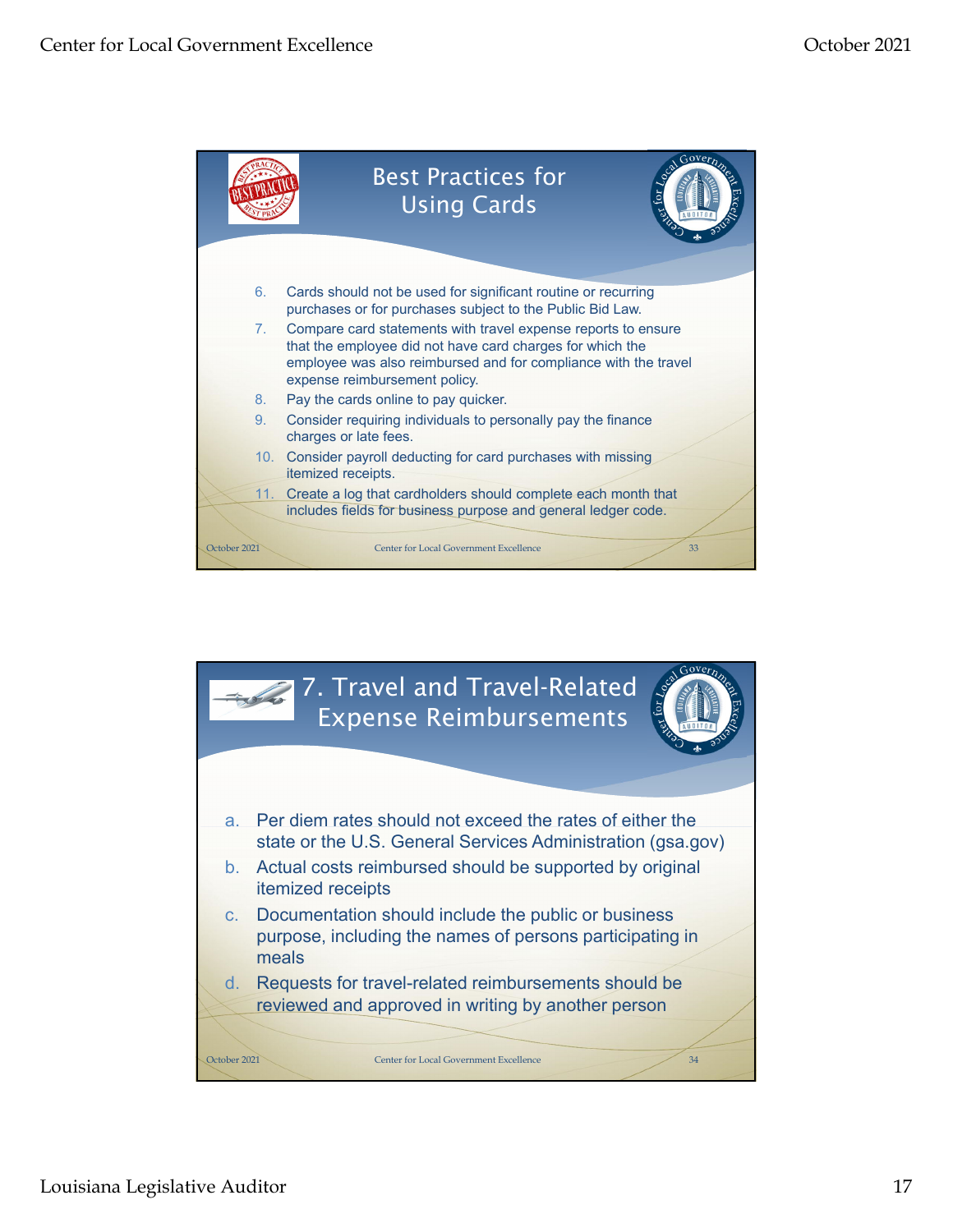![](_page_17_Figure_2.jpeg)

![](_page_17_Picture_3.jpeg)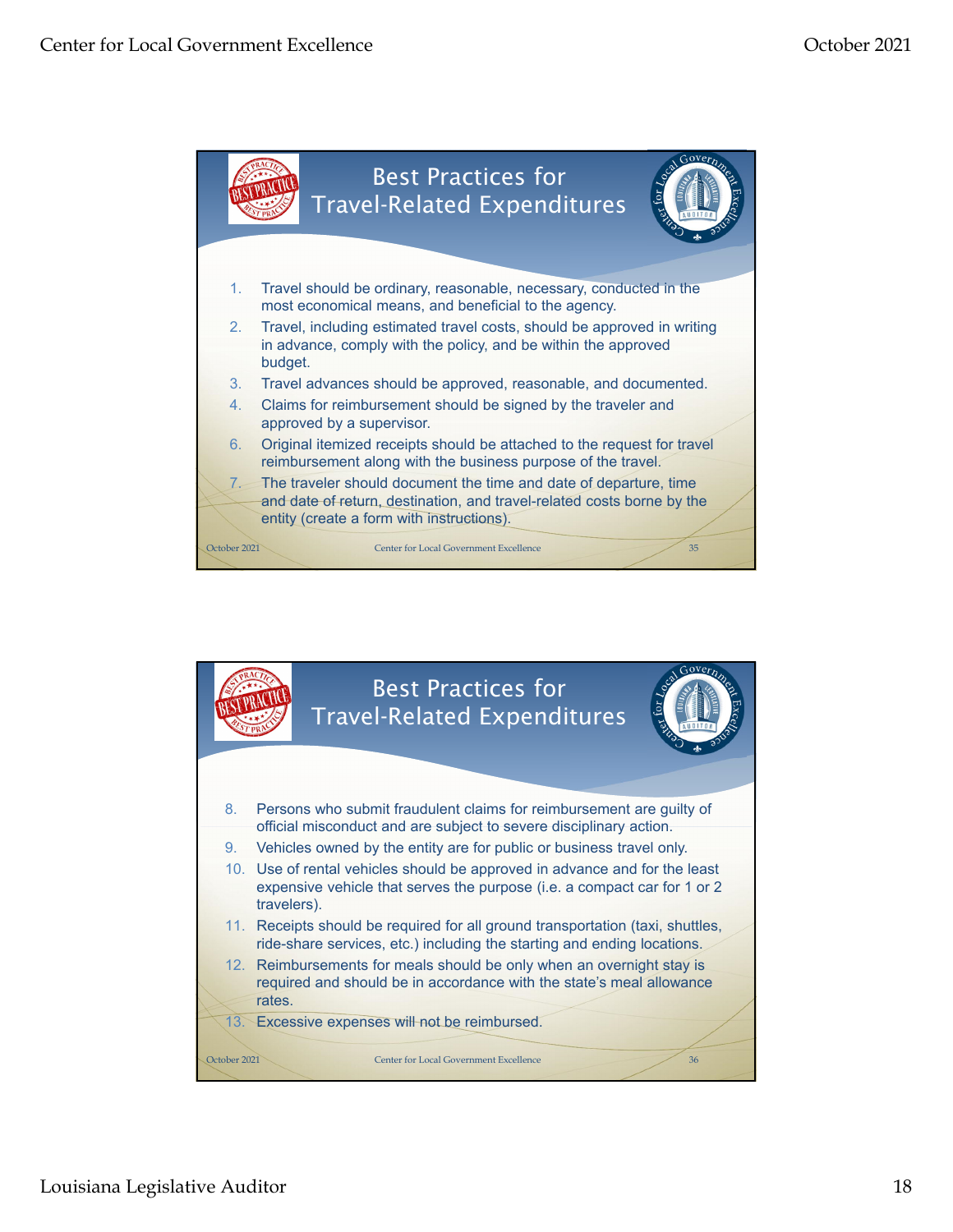![](_page_18_Figure_2.jpeg)

![](_page_18_Picture_3.jpeg)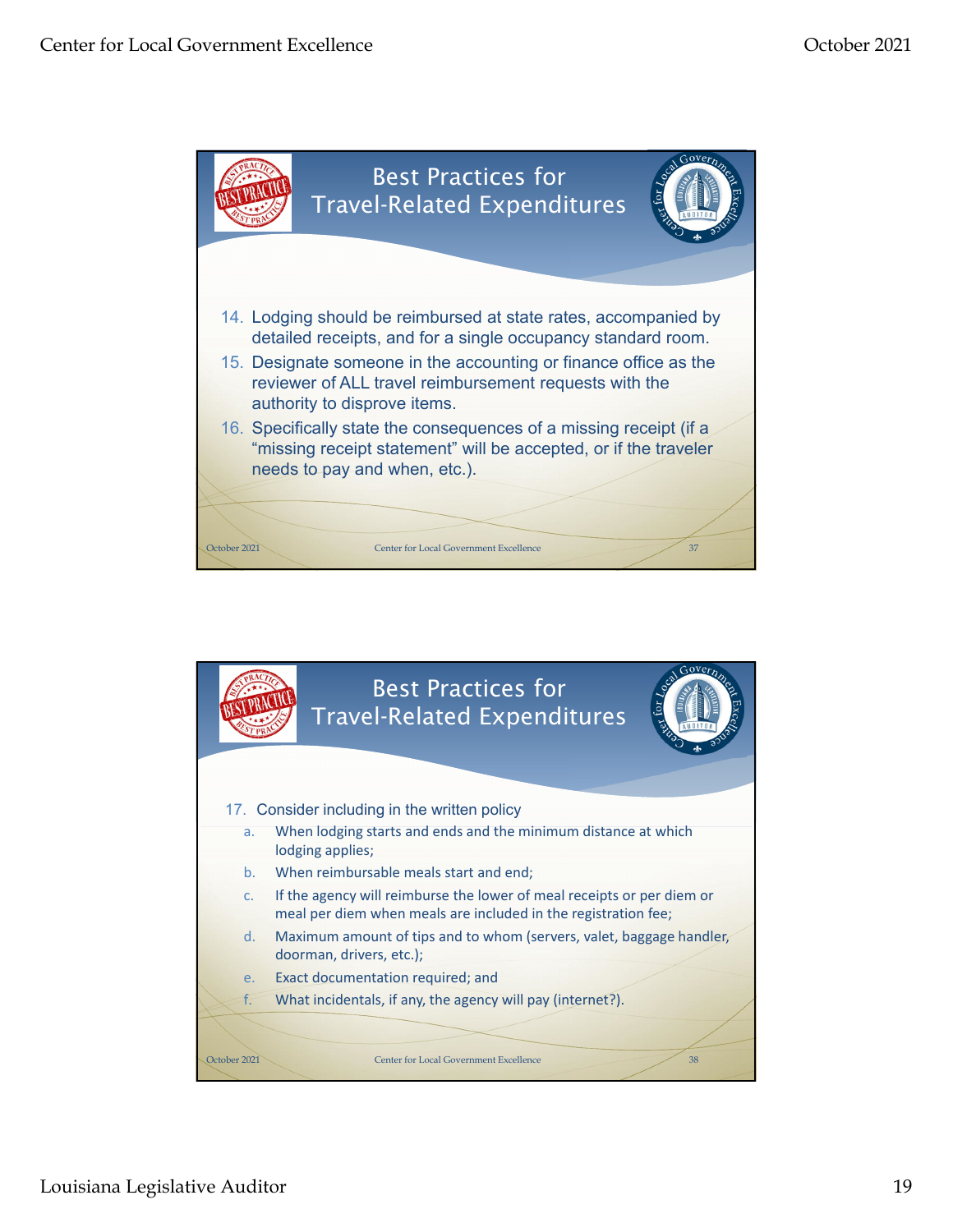![](_page_19_Picture_2.jpeg)

![](_page_19_Picture_3.jpeg)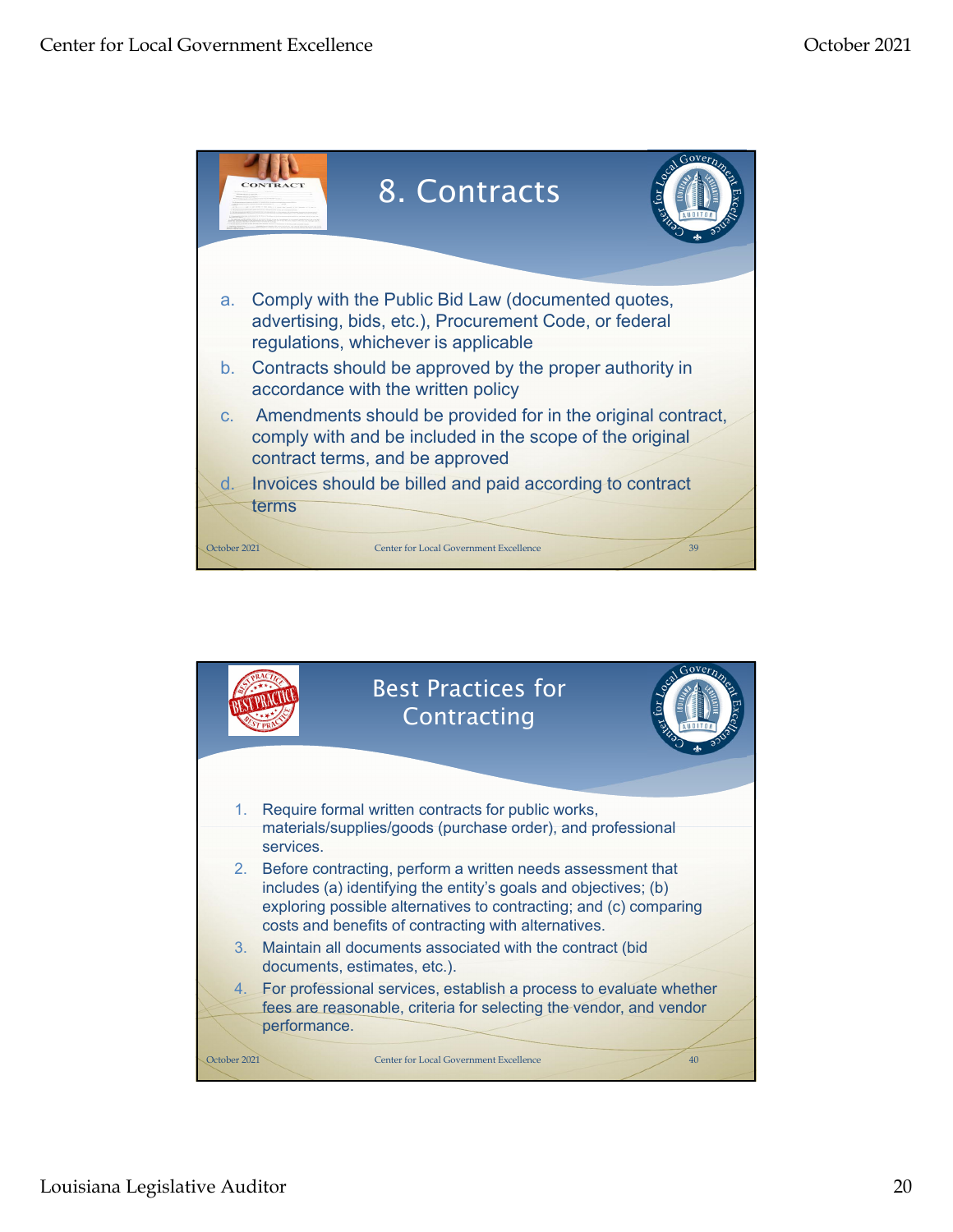![](_page_20_Figure_2.jpeg)

![](_page_20_Picture_3.jpeg)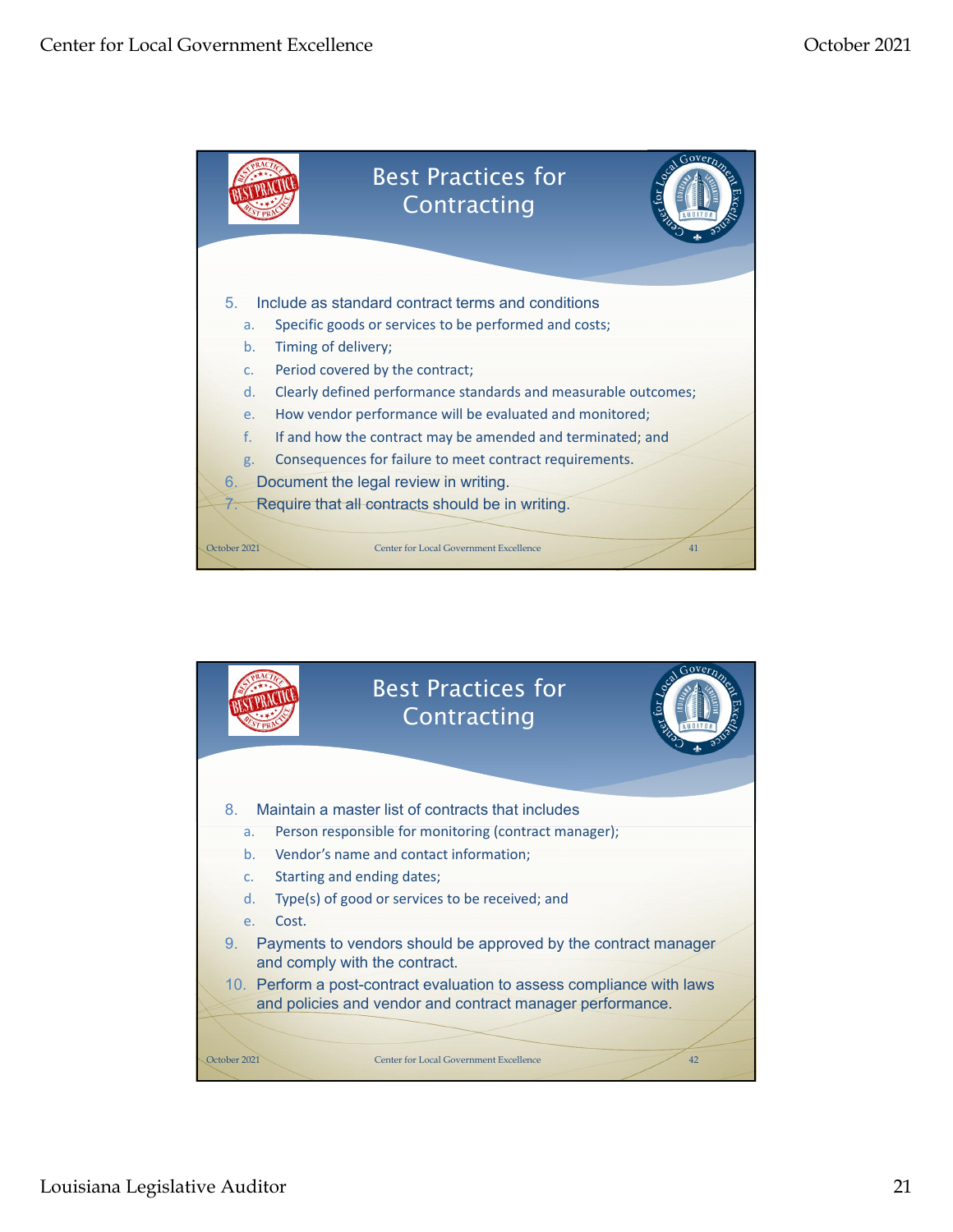![](_page_21_Picture_2.jpeg)

![](_page_21_Picture_3.jpeg)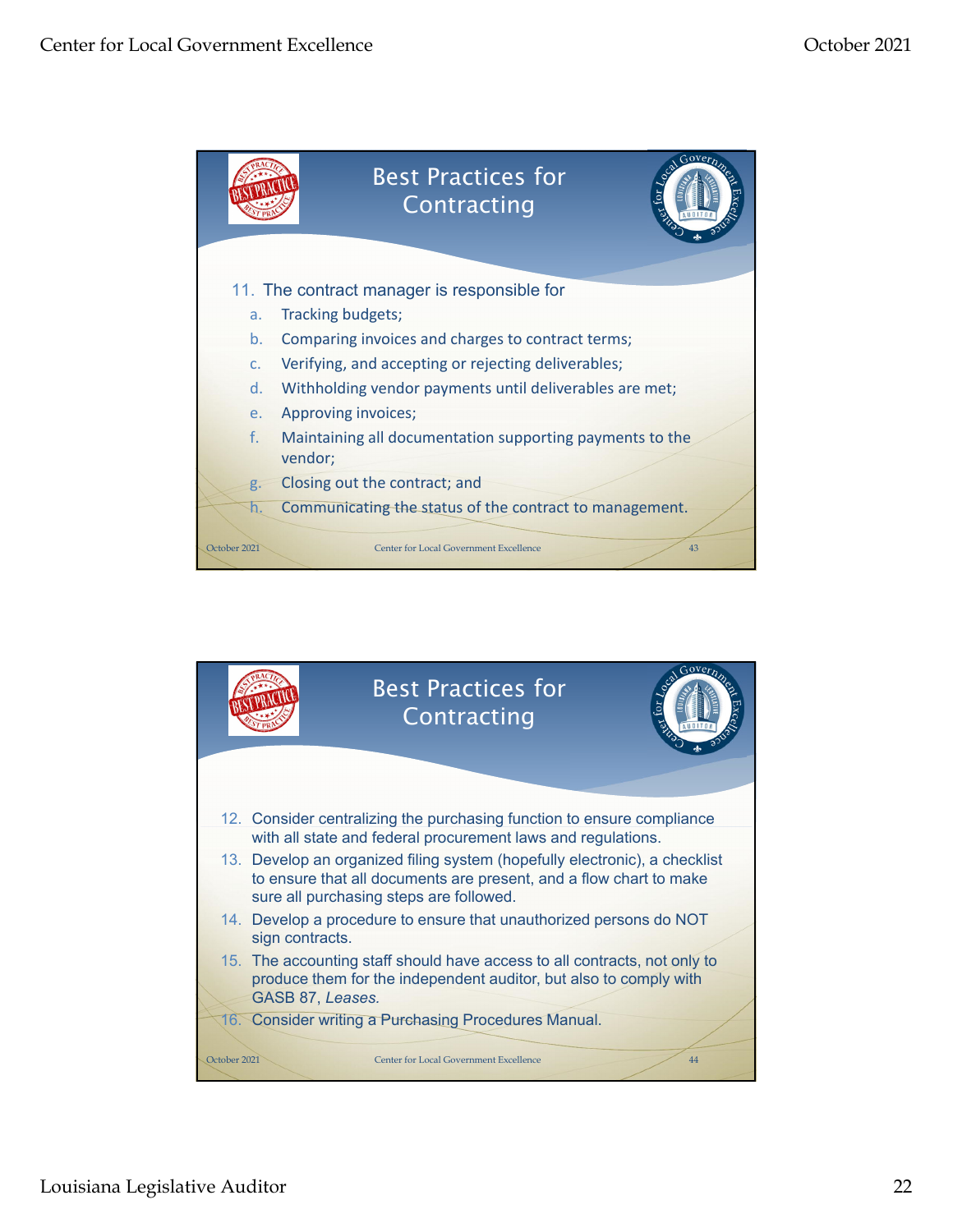![](_page_22_Figure_2.jpeg)

![](_page_22_Picture_3.jpeg)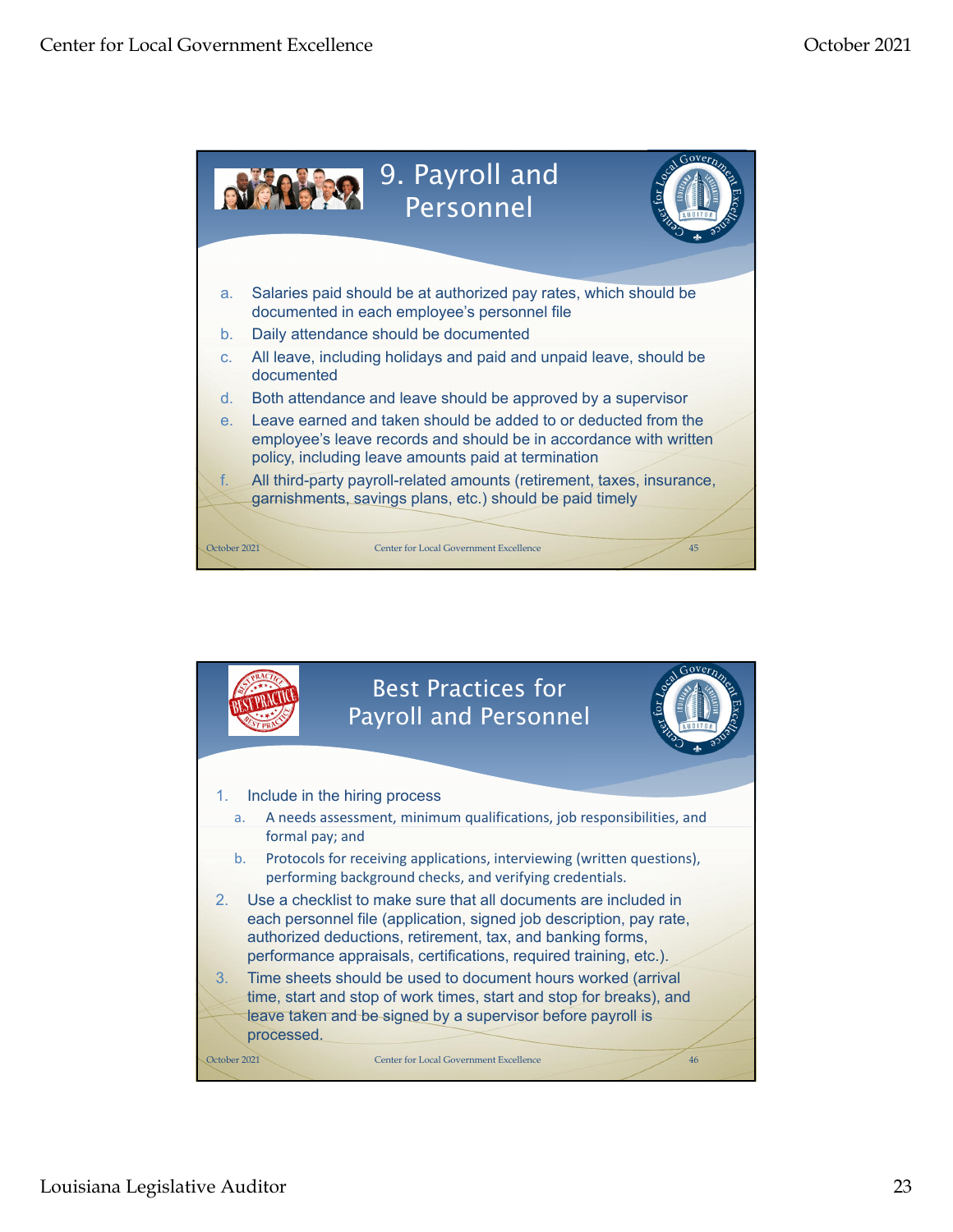![](_page_23_Figure_2.jpeg)

![](_page_23_Picture_3.jpeg)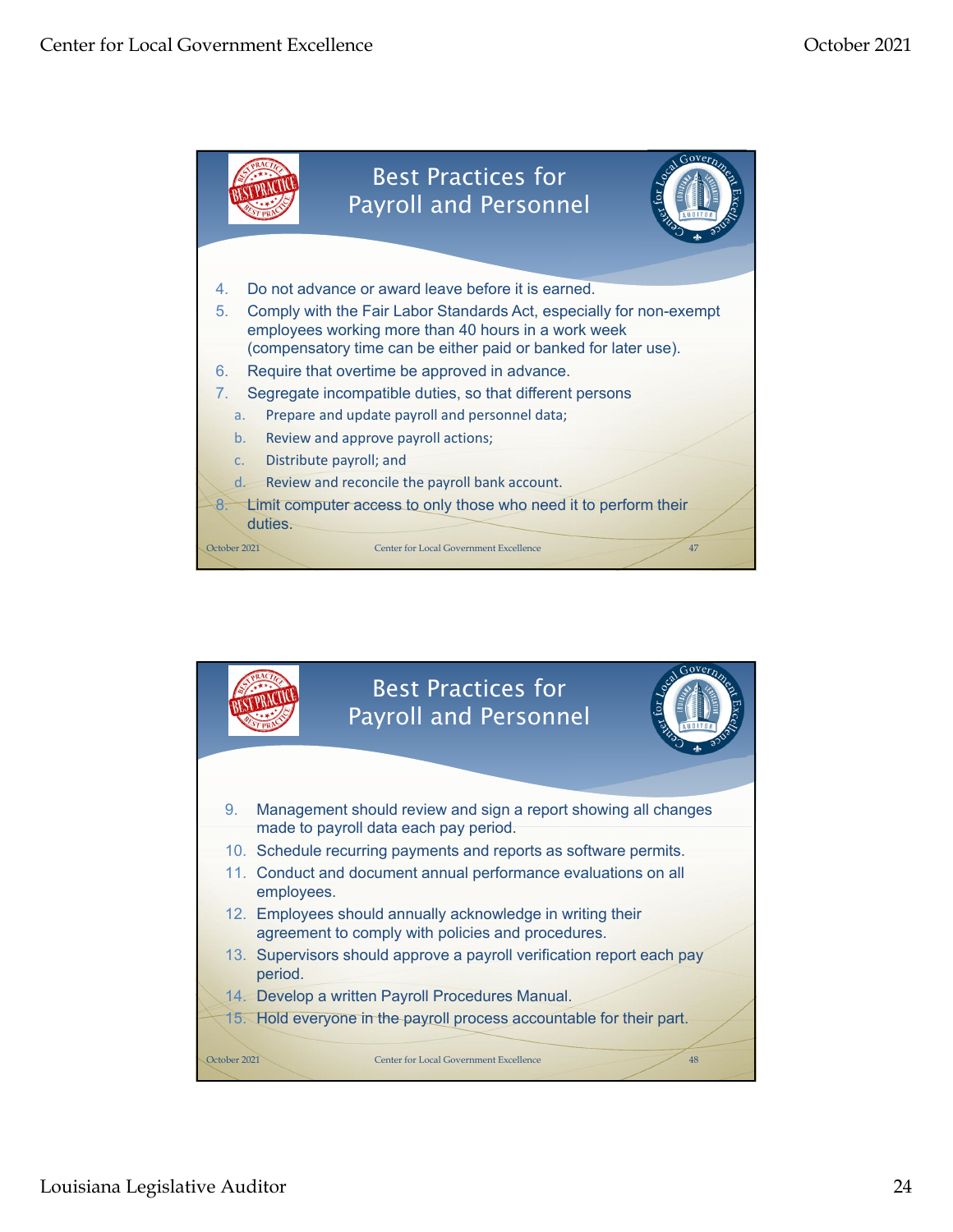![](_page_24_Picture_2.jpeg)

![](_page_24_Picture_3.jpeg)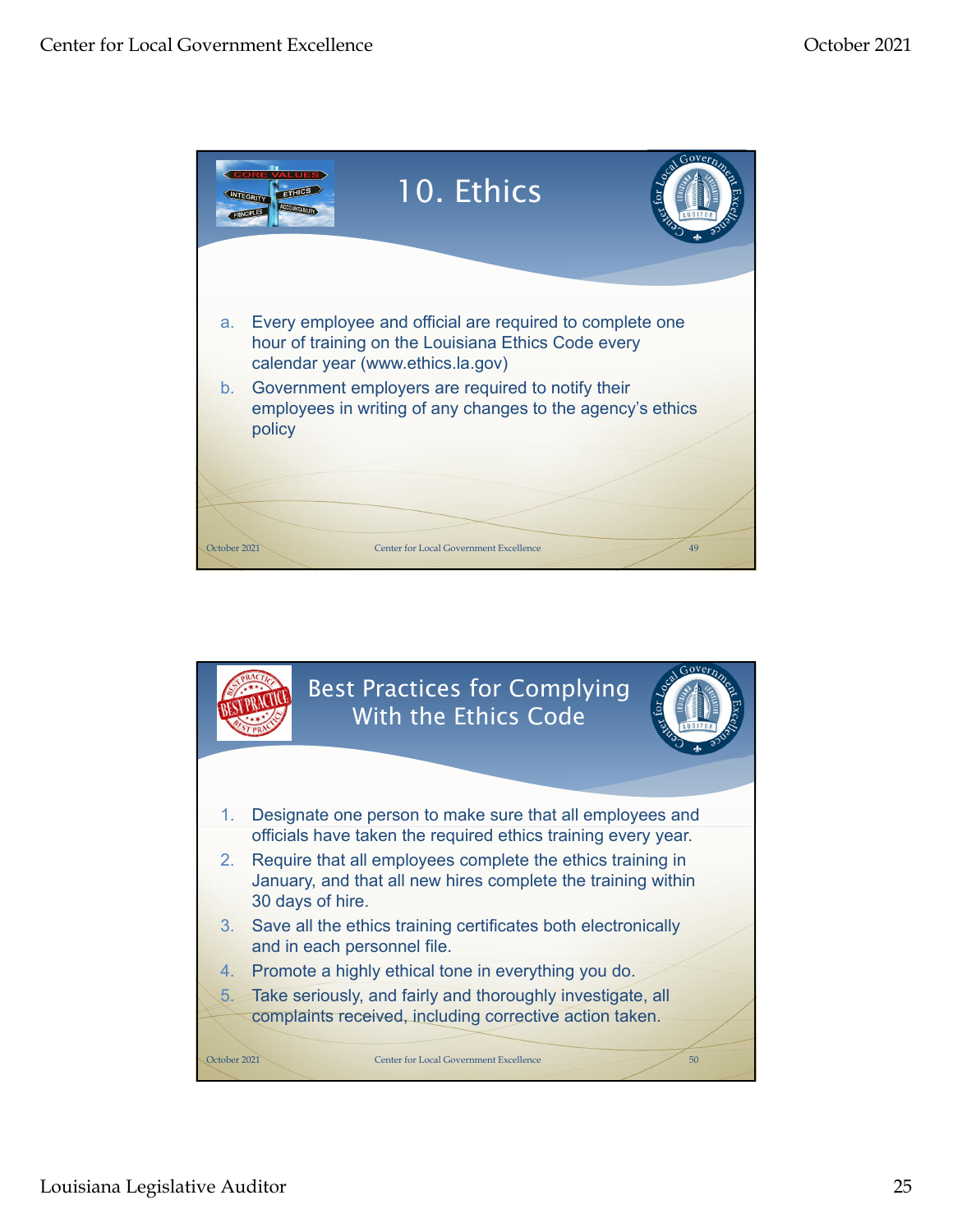![](_page_25_Picture_2.jpeg)

![](_page_25_Picture_3.jpeg)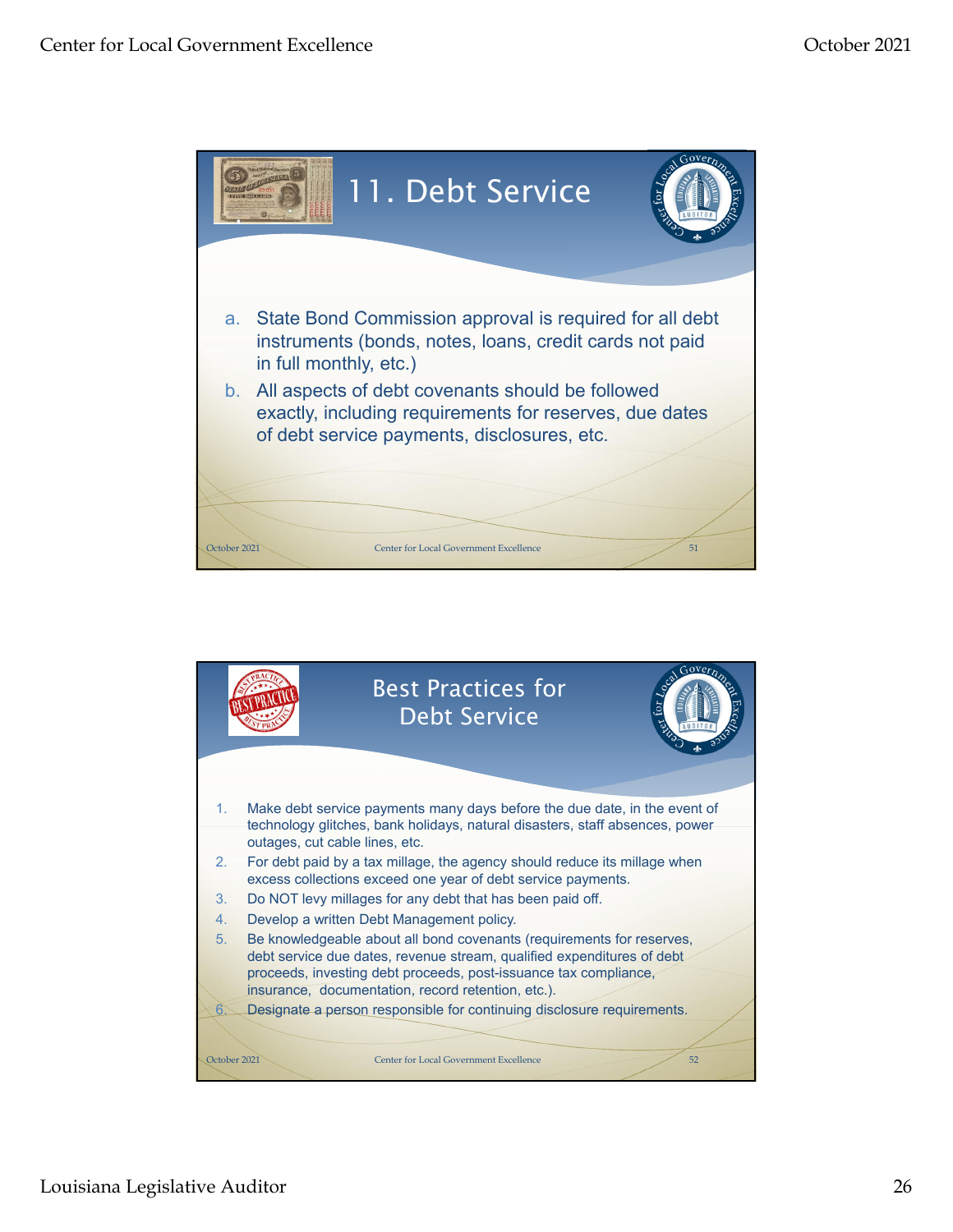![](_page_26_Picture_2.jpeg)

![](_page_26_Picture_3.jpeg)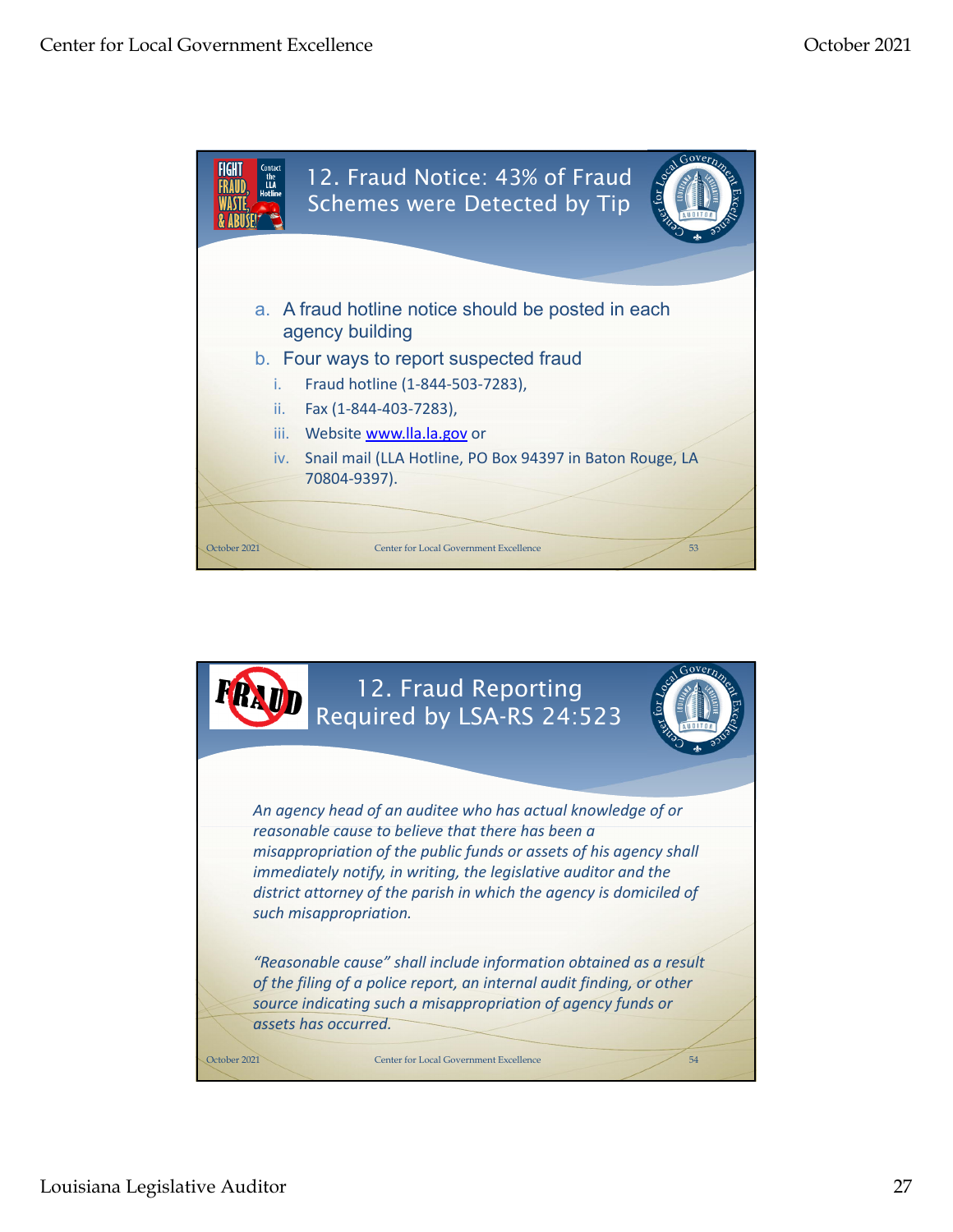![](_page_27_Figure_2.jpeg)

![](_page_27_Picture_3.jpeg)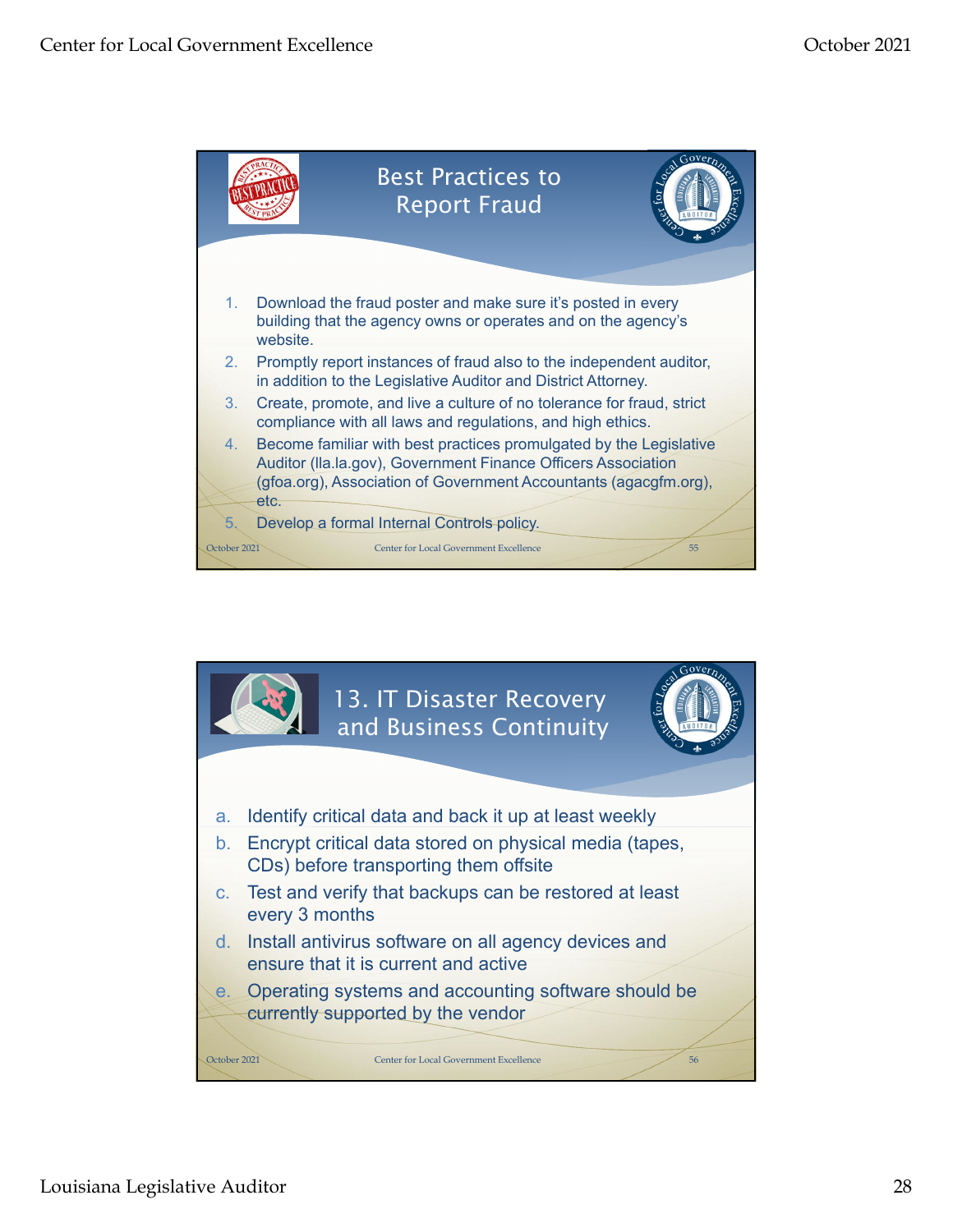![](_page_28_Figure_2.jpeg)

![](_page_28_Picture_3.jpeg)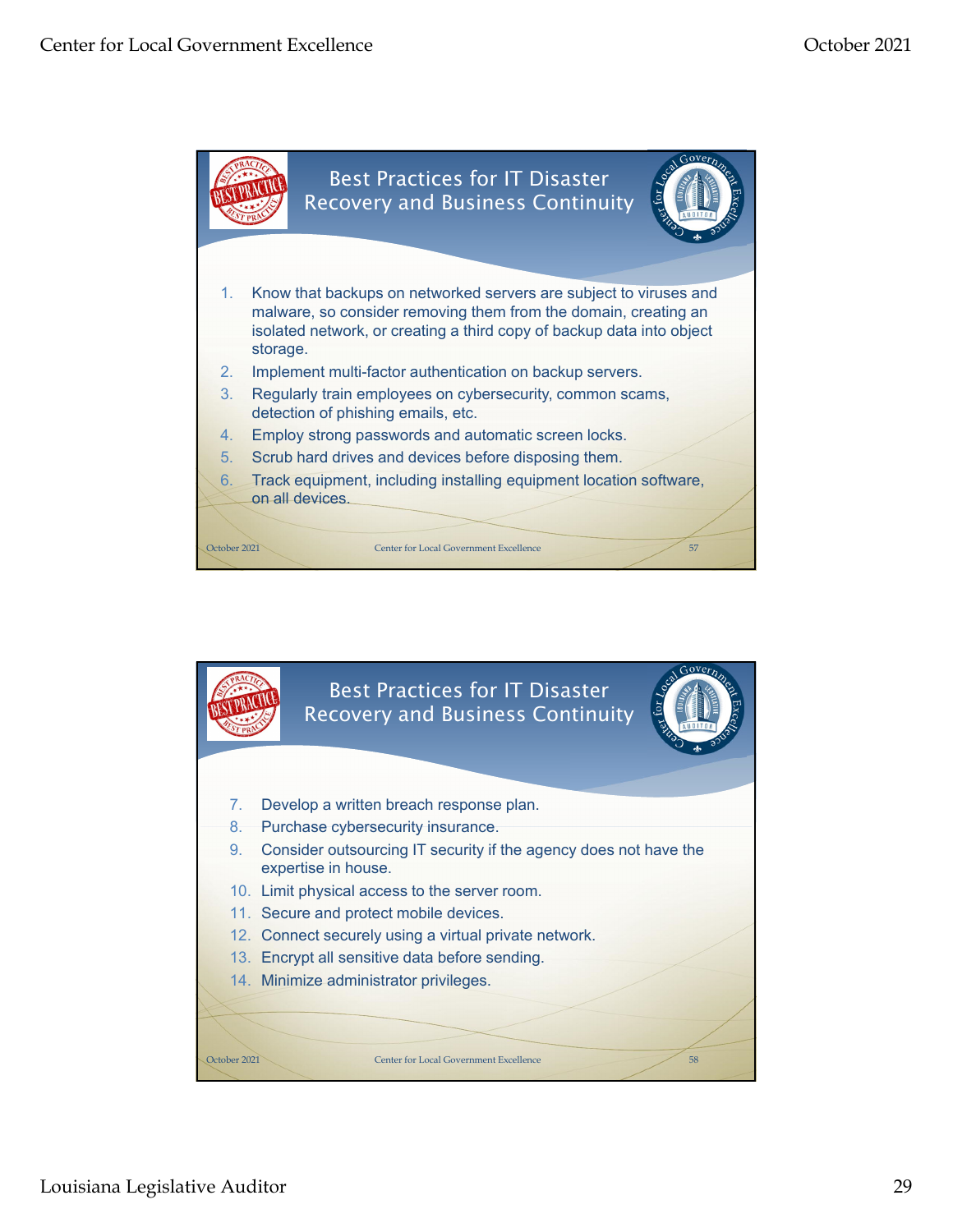![](_page_29_Picture_2.jpeg)

![](_page_29_Picture_3.jpeg)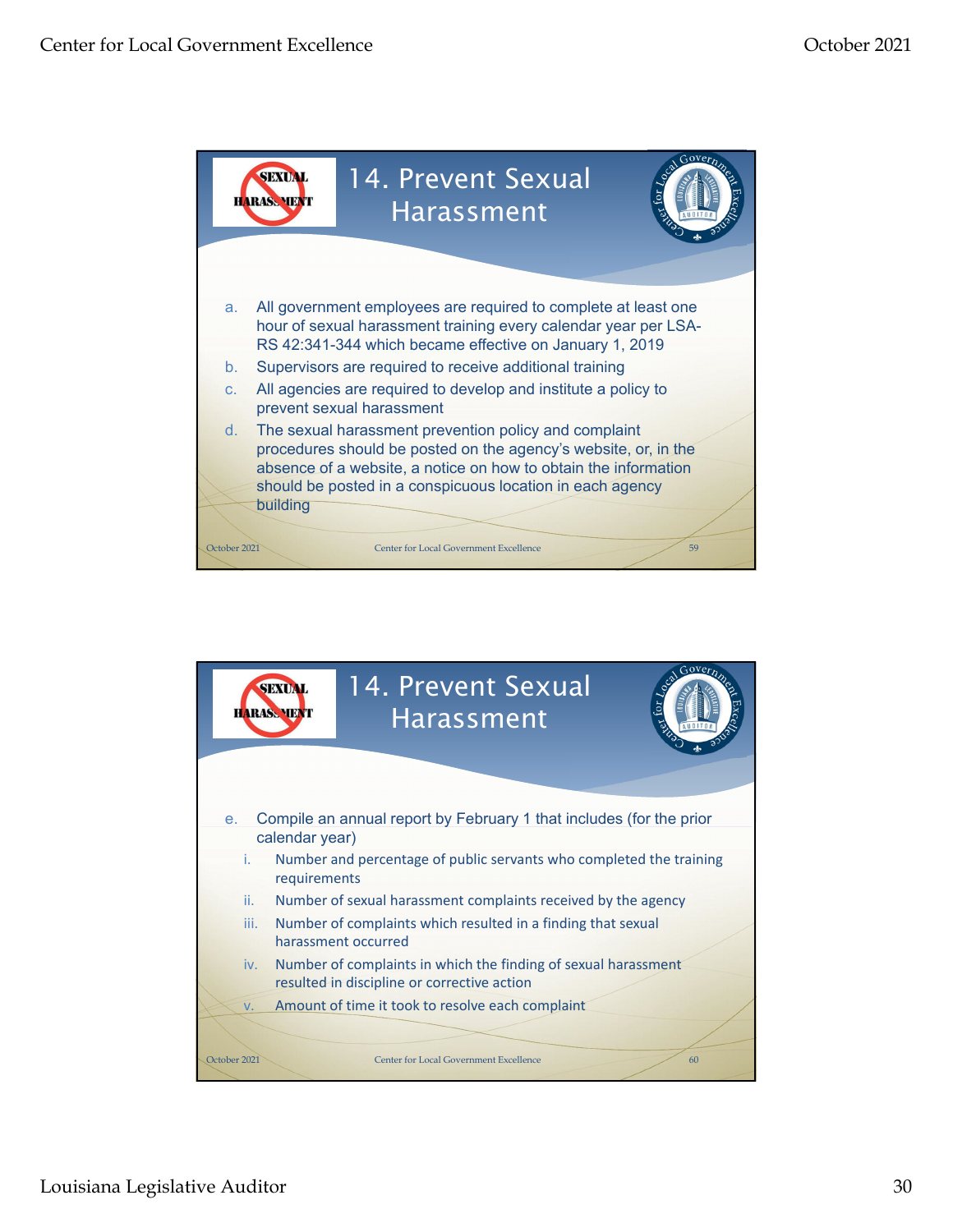![](_page_30_Picture_2.jpeg)

![](_page_30_Figure_3.jpeg)